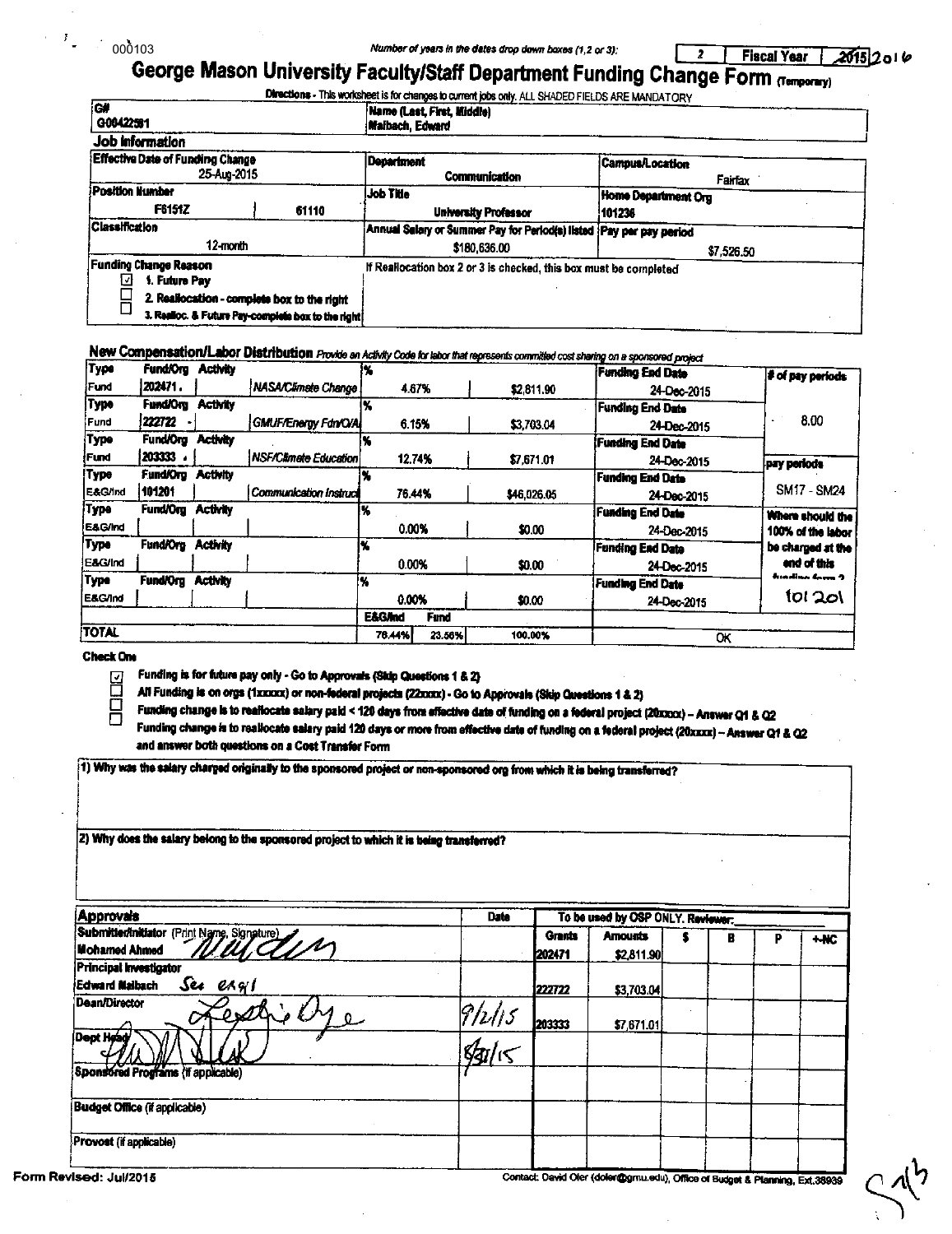# **Mohamed H Ahmed**

Sent: **To:** 

**From: Edward W Maibach** Thursday, August 27, 2015 3:29 PM Mohamed H Ahmed **Subject:** Re: FCF revised (Ed Approval)

OK, I approve.

Edward Maibach, **MPH,** PhD University Professor, Department of Communication Director, Center for Climate Change Communication George Mason University, MS 6A8 Fairfax, VA 22030 www.climatechangecommunication.org

·~-------- -·----~----··-~--·---,--··-----~-... - **From:** Mohamed H Ahmed **Sent:** Thursday, August 27, 2015 2:22 PM **To:** Edward W Maibach **Subject:** RE: FCF revised (Ed Approval)

Hi Ed,

That was the mistake I adjusted. Please see the original funding distribution attached. Overall, Comm will be charged the 80% if you look at the entirety of the AY but to fit within the EF award period the distributions had to change.

I

Best,

Moe

#### **Mohamed H. Ahmed**

Financial Manager· Center for Climate Change Communication, Research Hall Rm 246 George Mason University, MS 6A8 Fairfax, VA 22030 P: (703) 993-5451 E-mail: mahmed8@gmu.edu

**From:** Edward W Maibach **Sent:** Thursday, August 27, 2015 1:50 PM **To:** Mohamed H Ahmed <mahmed8@gmu.edu> **Subject:** Re: FCF revised (Ed Approval)

Hi Moe,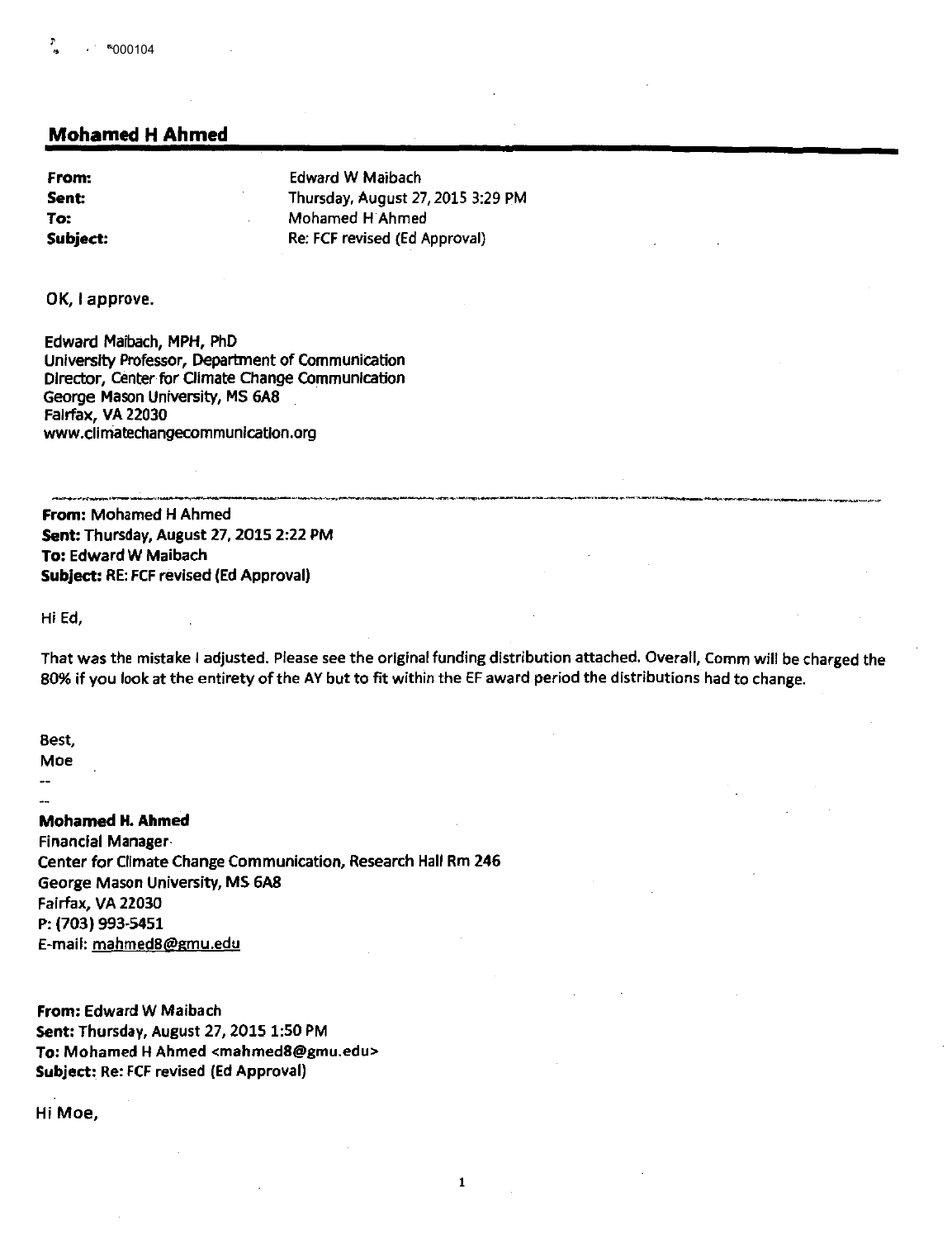My preference is to charge 80% of my time to comm instruction. Is there a reason why that is not feasible? If it is feasible, please reduce the GMUF/EF line accordingly.

\_\_,,,\_ \_\_\_\_\_ \_\_

Thanks,

Ed

Edward Maibach, MPH, PhD University Professor, Department of Communication Director, Center for Climate Olange Communication George Mason University, MS 6A8 Fairfax, VA 22030 www.climatechangecommunicatjon.org \_\_\_\_\_ , \_\_ ·-,-------·-·-· \_\_\_\_\_ , \_\_ \_

**From:** Mohamed H Ahmed **Sent:** Thursday, August 27, 2015 1:38 PM **To:** Edward W Maibach **Subject:** FCF revised (Ed Approval)

Hi Ed,

I made a mistake on the FCFs you signed yesterday. Please review your FCF's for the 15·16 AY and send an email authorizing its approval.

2

Thanks!

Moe  $\ddot{\phantom{a}}$ 

#### **Mohamed H. Ahmed.**

Financial Manager Center for Climate Change Communication, Research Hall Rm 246 George Mason University, MS 6A8 Fairfax, VA 22030 P: (703) 993-5451 E-mail: mahmed8@gmu.edu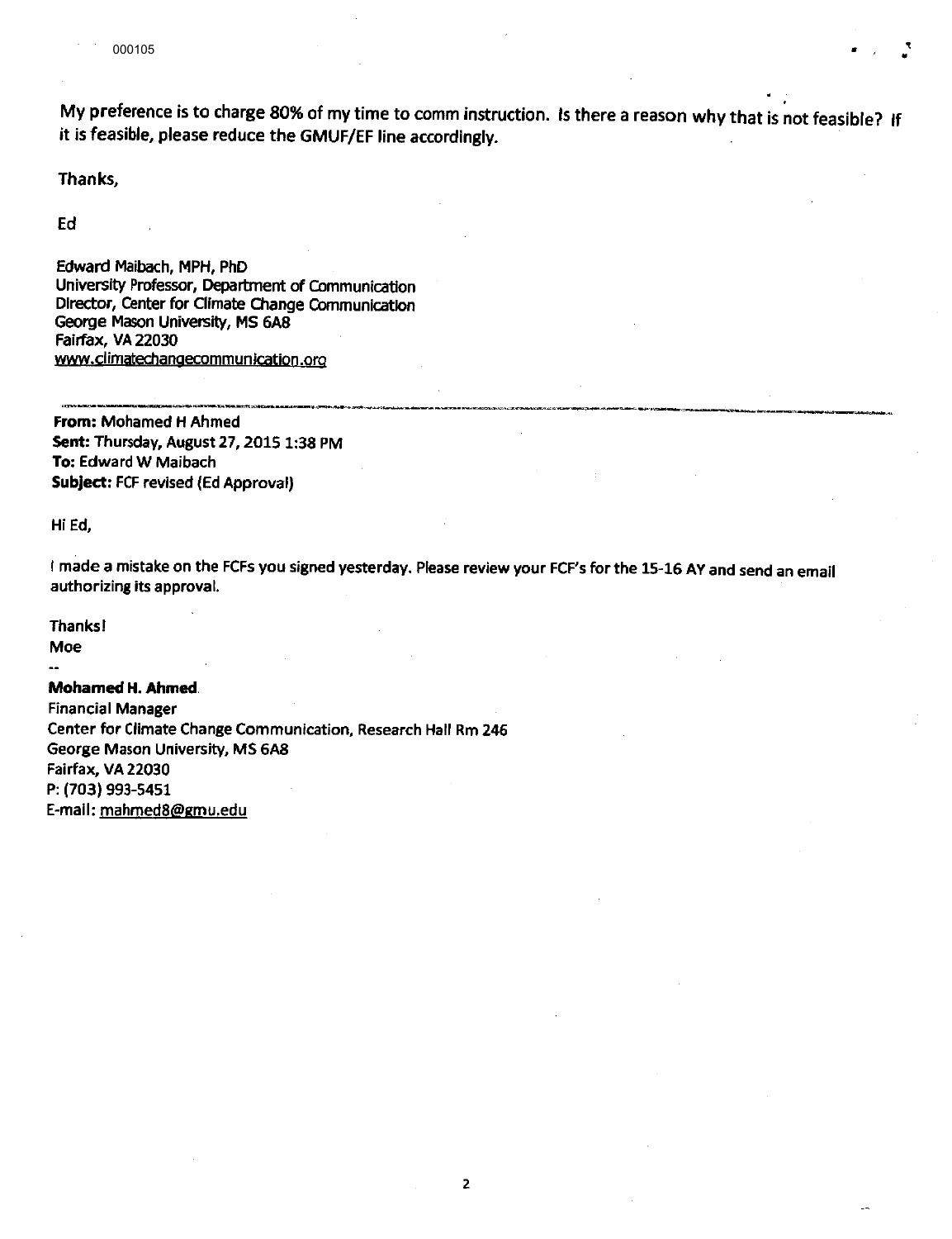

. . Vice President Research & Economic Development

4400 University Drive, MS 6D5, Fairfax, Virginia 22030 Phone: 703-993-2268; Fax: 703-993-5027

December 14, 2012

Edward Maibach emaibach@gmu.edu

Dear Professor Maibach,

It is my pleasure to confirm that you have been awarded a Faculty Study Leave for the 2013-2014 academic year.

Your study leave can be taken for one semester in Fall 2013 or Spring 2014 or for the full academic year 2013-2014. Full salary and benefits will be continued for a single semester leave. If you elect the fullyear option at reduced pay, I recommend that you speak with a Human Resources benefits administrator, as there are implications for your benefits package. You must contact your dean, director, or department chair for leave approval so that they may arrange for appropriate reassignment of teaching and other duties for the relevant period. The Provost's Office need not be part of this approval process.

Funds to partially compensate your academic unit for the loss of your teaching services during your leave are drawn from the Provost's allocation of "earned indirect cost recovery" from externally-funded grants and contracts to the University.

**A condition of this award is that you agree to help evaluate future Study Leave applications. This may involve the review of up to 5 or 6 proposals each year for** up **to three years.** I **realize that you may be on leave next year, so** I **may call on you to fulfill your commitment at some futnre year. Please confirm** your **acceptance of this award by email to the Study Leave Coordinator, Donna Sherrard, dsberrar@gmu.edu.** 

In addition, you will also be required to submit a one-page report of the work accomplished during your study leave. This report can be submitted to the Office of Research & Economic Development at MSN 6D5, Attention: Donna Sherrard, and should include plans for continuing activities related to the study leave.

Congratulations on winning this award, which is given as evidence of your scholarship and demonstrates our confidence in your ability to successfully complete the research described in your proposal.

Sincerely yours,

Roger R. Stough Vice President for Research & Economic Development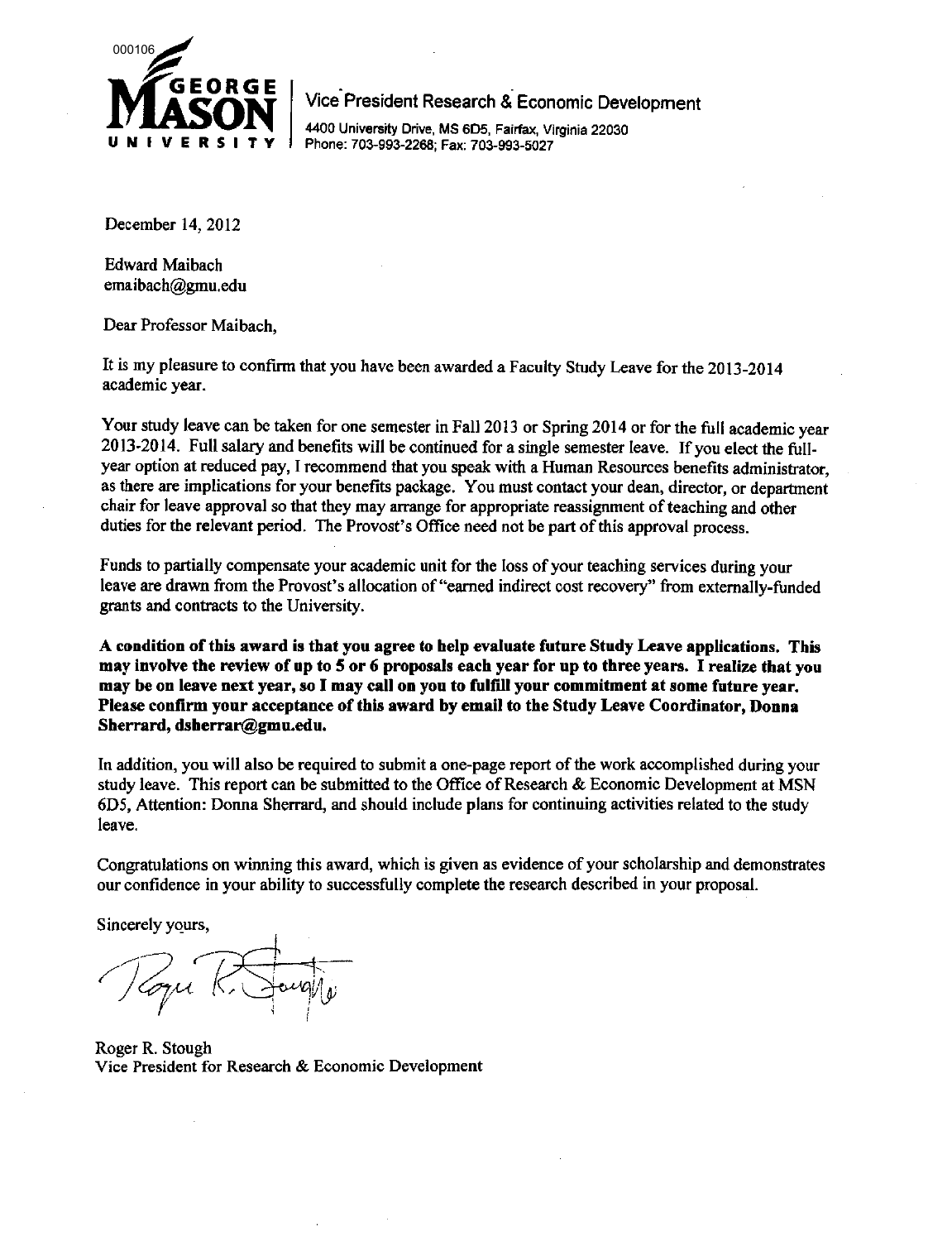

**College of Humanities and Social Sciences**  4400 University Drive, MS 3A3, Fairfax, Virginia 22030 Phone: 703-993-8720 Fax: 703-993-8714

August 8, 2011

Edward W. Maibach Department of Communication MSN 6A8

Dear Dr. Maibach:

This letter will document changes to your current contract as Professor, without term, in the Department of Communication at George Mason University.

This offer is subject to the terms and conditions of the document entitled "Faculty Appointed Without Term, Terms and Conditions of Employment', attached hereto as "Attachment A", which is incorporated herein by reference.

The terms of this offer are as follows:

- Title: Professor, without Term (the phrase "Appointment Without Term" is referred to as "Tenure" in the Faculty Handbook).
- Assignment: You are assigned to the Department of Communication and will report to Gary Kreps, Department Chair.
- Salary: Effective August 25, 2011 your base salary will be \$171,912.
- Other terms: Effective August 25, 2011 your teaching load will be 2-1 in recognition of your efforts to generate sponsored research funding. Your position is 20% funded from Sponsored Program funds that you will raise.

You may buy out one additional course at the rate of 20% of base academic year salary plus fringe charged to grants.

If these terms and conditions are acceptable to you, please sign and date in the space provided below and return the original to my office. This offer will remain open until August 19, 2011; if you do not sign and return this offer of employment before such date, this offer will be null and void.

I look forward to your acceptance of this offer and to a rewarding professional association in the future. Should you need additional information or assistance, please do not hesitate to call Jack Censer at 703- 993-8715.

Sincerely,

Jack R. Censer Dean, College of Humanities and Social Sciences

Ucont, Nerla

President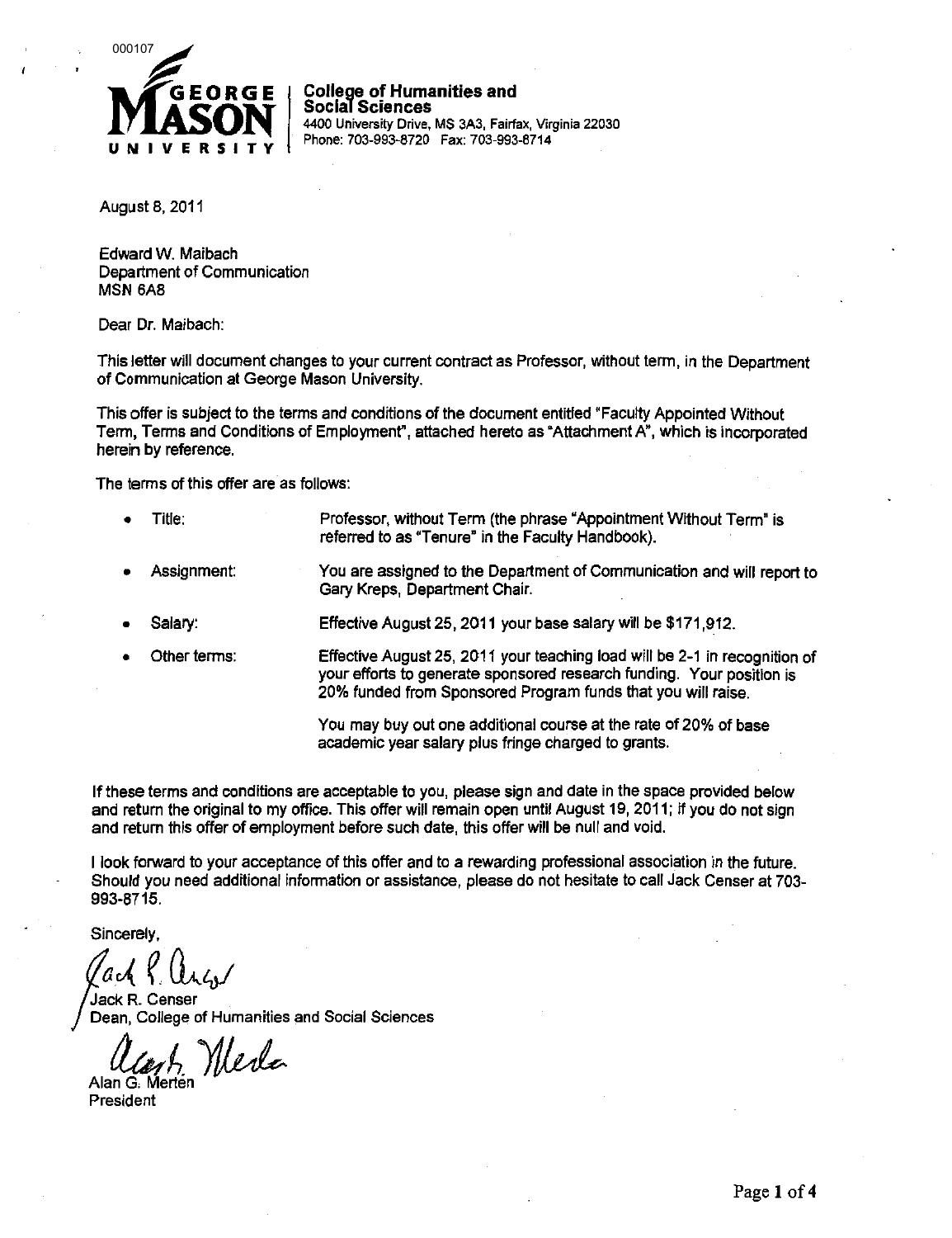I accept the appointment described under the terms and conditions set forth in this letter, including all terms and conditions in the Attachment referenced in this letter. I further acknowledge that I will be governed by the administrative policies and regulations of the University, currently in force and as amended in the future. I also acknowledge that said rules do not create any vested employment rights and that the University reserves the right to reassign me during my term of employment.

ଡି+ Edward W. Maibach

 $201$ Date

cc: Human Resources Department Office of the Provost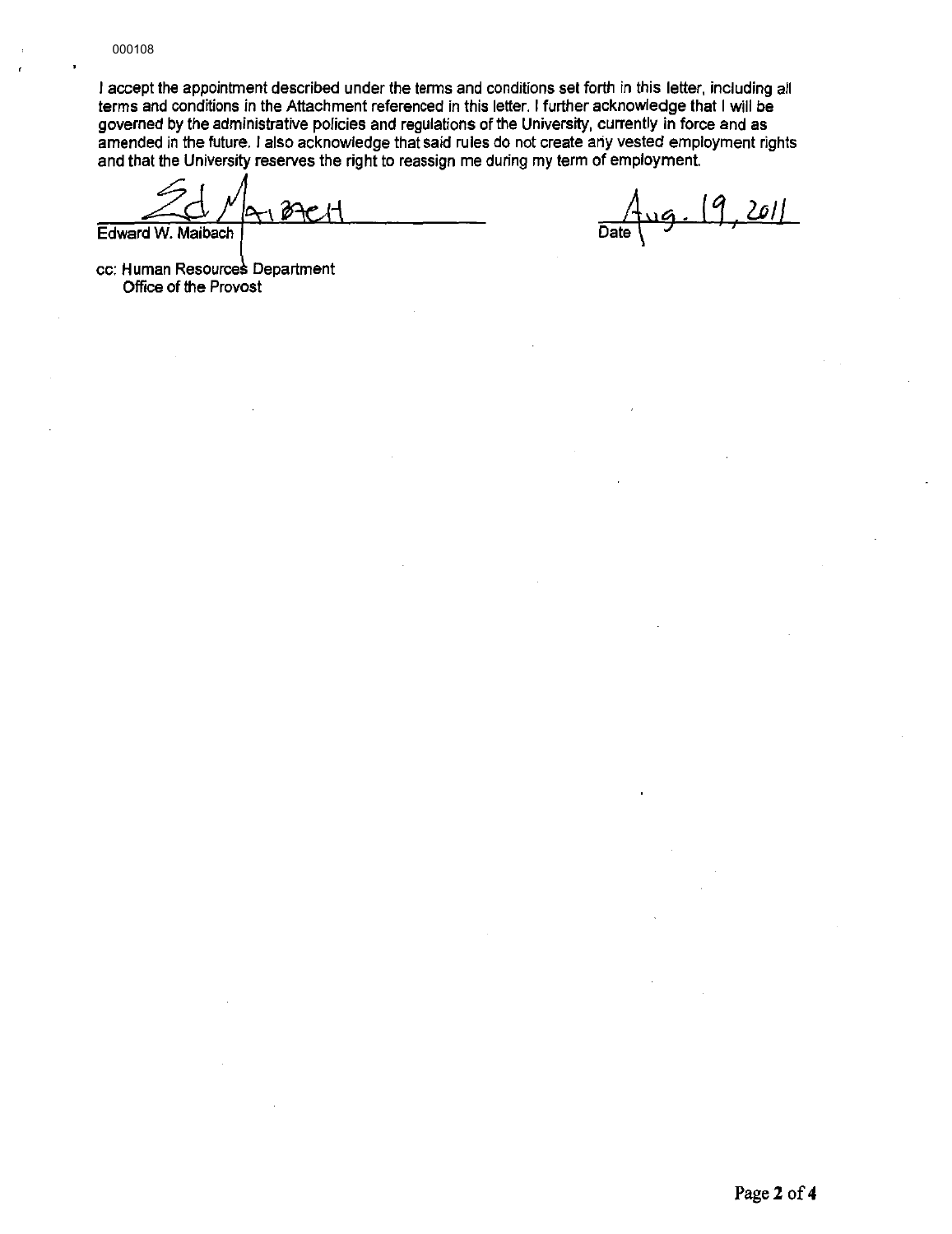## 000109 ATTACHMENT A

## Faculty Appointed Without Term, Terms and Conditions of Employment

- 1. Eligibility for Employment. Your offer for employment is contingent upon providing the University, **prior** to your first day of employment, official documentation of degrees earned. An original transcript from the institution awarding the highest degree mailed to the Office of the Provost will ordinarily satisfy this requirement. Please forward to Office of the Provost, Attention: Personnel Project Manager, 4400 University Drive MSN 3A2, Fairfax, VA 22030. You are responsible for providing a certified third-party translation and evaluation of your academic transcripts, if required by the University. Your offer for employment is contingent upon satisfying all Federal employment eligibility requirements, including any necessary work authorizations; and is contingent upon compliance with all applicable federal rules and regulations, including but not limited to those federal rules and regulations regarding sponsored research. Your offer for employment is contingent upon making no false or misleading representations in your application for employment. Your offer for employment is contingent upon a successful criminal records check and a background records check, if required by the University; if the results of such checks are not satisfactory to the University, this contract is voidable by the University. Questions regarding employment-based immigration should be directed to the Office of International Programs and Services.
- 2. Approval of Appointment. This appointment is subject to approval by the appropriate University administrative officers. The appointment is also subject to the policies and bylaws of the Board of Visitors and approval by the Board of Visitors.
- 3. Faculty Handbook. Your appointment is subject to all terms and conditions of the Faculty Handbook (the "Handbook") and any future modifications to it. The Handbook, as modified, is hereby incorporated by reference, except as otherwise specifically provided by your offer letter. In the event of a conflict between the Handbook and your offer letter, the terms of your offer letter will take precedence.
- 4. General Conditions of Employment. George Mason University is an agency of the Commonwealth of Virginia, organized pursuant to statute. As is the case for all University . employees, your employment is subject to the Acts of the General Assembly of Virginia, Executive Orders of the Governor, regulations adopted by the Board of Visitors of the University, all applicable regulations, and all policies of the University. As a condition of your employment, you are subject to all applicable practices, policies and procedures of the University, including but not limited to policies regarding conflicts of interests, nondiscrimination, outside professional activities, and intellectual property. It is your responsibility to be aware of these policies and procedures, as well as all others which *may* apply to you. University policies and procedures are subject to change without notice. You agree to make best efforts to successfully perform your duties under this contract.
- 5. Benefits. You may be eligible to receive certain benefits provided to Commonwealth of Virginia and University employees. You are responsible for making all decisions and for taking all actions relating to such benefits, within established timeframes and deadlines. Questions regarding benefits should be directed to the Department of Human Resources and Payroll.
- 6. Taxation and Direct Deposit. All amounts paid by the University to you may be subject to taxation both for reporting and withholding. Any amounts subject to withholding will have taxes withheld in accordance with federal and state law. If you accept this offer and it is your first appointment to George Mason University, you must complete tax forms in order to receive payment. Electronic direct deposit is mandatory for all employees.
- 7. Assignment. The University reserves the right to change your assignment, as well as your physical location, at any time during your employment, and you may be reassigned duties as determined by the University.
- 8. Outside Actjvities. You *may* not engage in any outside activities which interfere with the proper performance of your duties. You are also subject to all University policies regarding outside activities, including policies regarding conflicts of interest.
- 9. Resignation. If you resign prior to completion of the Term of this contract, you agree to provide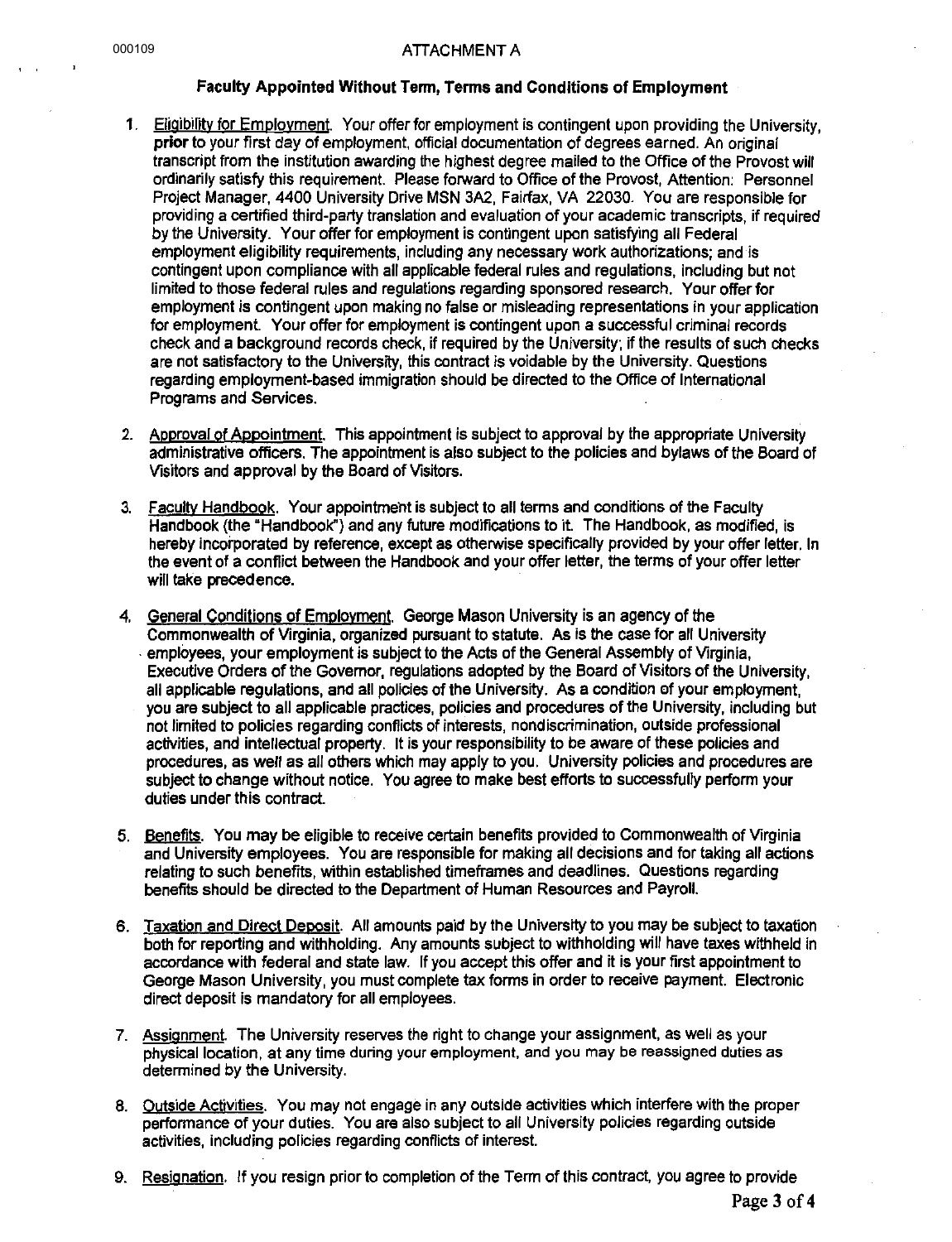000110notice to the University as provided in the Handbook.

- 10. General Terms. This contract may be modified only by a written agreement signed by both you and by an authorized employee of the University. The waiver by either party of a breach of any provision of this contract will not operate or be construed as a waiver by that party of any prior or subsequent breaches. All agreements and covenants contained herein are severable, and if an appropriate court declares any such agreement or covenant to be invalid, this contract will be interpreted and applied as if such invalid agreements or covenants were not contained herein. This contract shall be construed in accordance with the laws of the Commonwealth of Virginia. Venue for determination of the legal rights and obligations of the parties to this contract shall be an appropriate court in the Commonwealth of Virginia. This contract contains the entire agreement for employment by and between you and the University for the position stated in this contract. Oral modifications, additions, or supplementation to this contract shall have no effect and shall not bind the parties. This contract supersedes all prior contracts of employment entered into between you and the University. Paragraph headings are mere catchwords and shall not be used in interpretation of the terms of this contract
- 11. Availability. All instructional faculty must be available two weeks before classes begin and two weeks after classes end.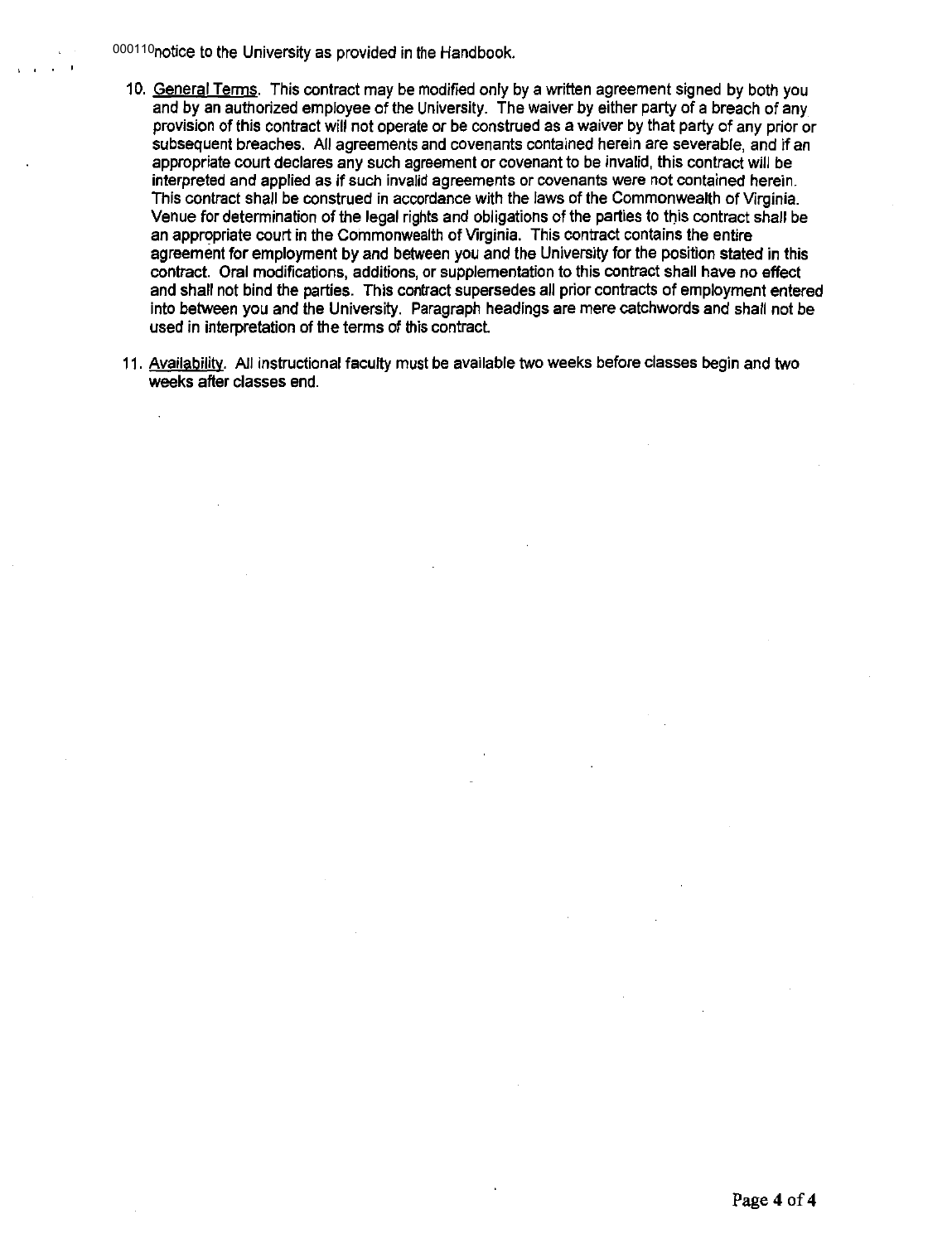# **EDWARD WILE MAIBACH**

# **School of Public Health** & **Health Services The George Washington University 2175 K St., NW, Suite 700 Washington, DC 20037 202.467 .2286 (office) 301.461.8601 (mobile) emaibach@gwu.edu**

# **Education**

000111

' '

Ph.D. in Communication, Stanford University, 1990

M.P.H. in Health Promotion, San Diego State University, 1983

B.A. in Social Psychology, University of California, San Diego, 1980

## **Professional Experience**

## **The George Washington University**

**(2005 to date)** Professor and Director, Public Health Communication & **Marketing** Program (2006 to date) Co-Director, DrPH Program

**(2007 to date)** Vice Department Chair

Department of Prevention and Community Health, School of Public Health and Health Services

Developed and direct a graduate program to train the public health workforce in the critical core competencies of communication and marketing. Currently co-leading the redevelopment of the department's doctoral program, and leading the development of the department's 5 year strategic plan.

# **National Center for Health Marketing, Centers for Disease Control and Prevention (2006 to date)** Special Advisor to the Director

Leading the development of a white paper to define the role of marketing at CDC and more generally in the field of public health; leading a process to identify the required competencies for public health communication and marketing specialists; leading the development of research priorities related to climate change communication.

# **National Cancer Institute (2003 to 2004)** Associate Director

Developed and directed the Center for Strategic Dissemination to improve NCI's ability to successfully disseminate evidence-based interventions and information. Contributed to the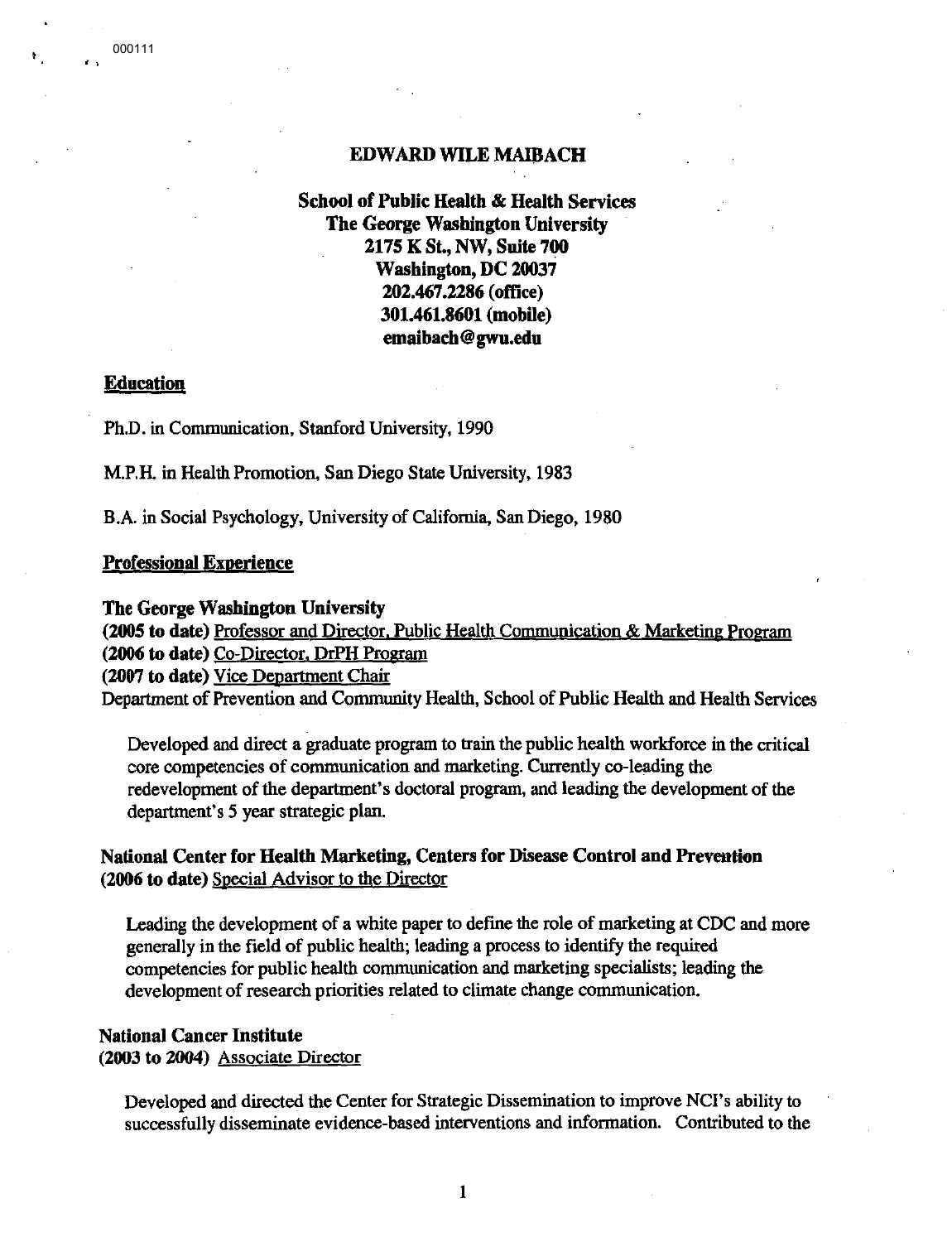. '

development of NCI's strategic priorities and management through participation in the Senior Management Team and Executive Committee.

# **Kidsave International**

**(2002 to date)** Board Member (volunteer) **(2003 to 2006)** Chairman of the Board (volunteer)

Helped develop innovative approaches to increasing rates of adoption for older children; helped develop and continue to refine the organization's long-term strategic plan; leading the revenue generation efforts including the establishment of a Capital Campaign. Kidsave International develops, evaluates and then takes to scale successful approaches to finding families for hard to place orphaned and abandoned children.

## **Porter Novelli International**

**(2001to 2003)** Partner. Worldwide Director of Social Marketing **(2000 to 2001)** Executive Vice President, Worldwide Director of Social Marketing **(1998 to 2000)** Senior Vice President, Director of Social Marketing **(1995 to 1997)** Director of Research and Social Marketing Strategy

Developed, implemented, and evaluated communication and social marketing campaigns for public, private, and nonprofit sector clients including the Office of National Drug Control Policy, the National Cancer Institute, Centers for Disease Control and Prevention, The Robert Wood Johnson Foundation, March of Dimes, American Cancer Society, and the Infectious Disease Society of America. Provided senior counsel, business development support, and training to Porter Novelli offices and clients in the U.S. and abroad. As a Partner, contributed to the overall management of US operations.

## **Georgetown University**

**(2002 to 2003)** Adjunct Associate Professor, McDonough School of Business

Graduate level instruction in social marketing for MBA and MPP students:

## **Emory University**

**(1990 to 1995)** Assistant Professor. Division of Behavioral Science and Health Education, School of Public Health. Adjunct appointments: Sociology; Medicine.

Research and graduate level instruction on health communication with emphasis on effective use of mass media and interpersonal communication to influence health behaviors. Managed a field research staff of up to 30 people funded through external grants.

**(1992 to 1995)** Director. Center for Health and Risk Communication, School of Public Health.

Developed a multi-disciplinary center to promote scholarly and applied research on problems in public health communication.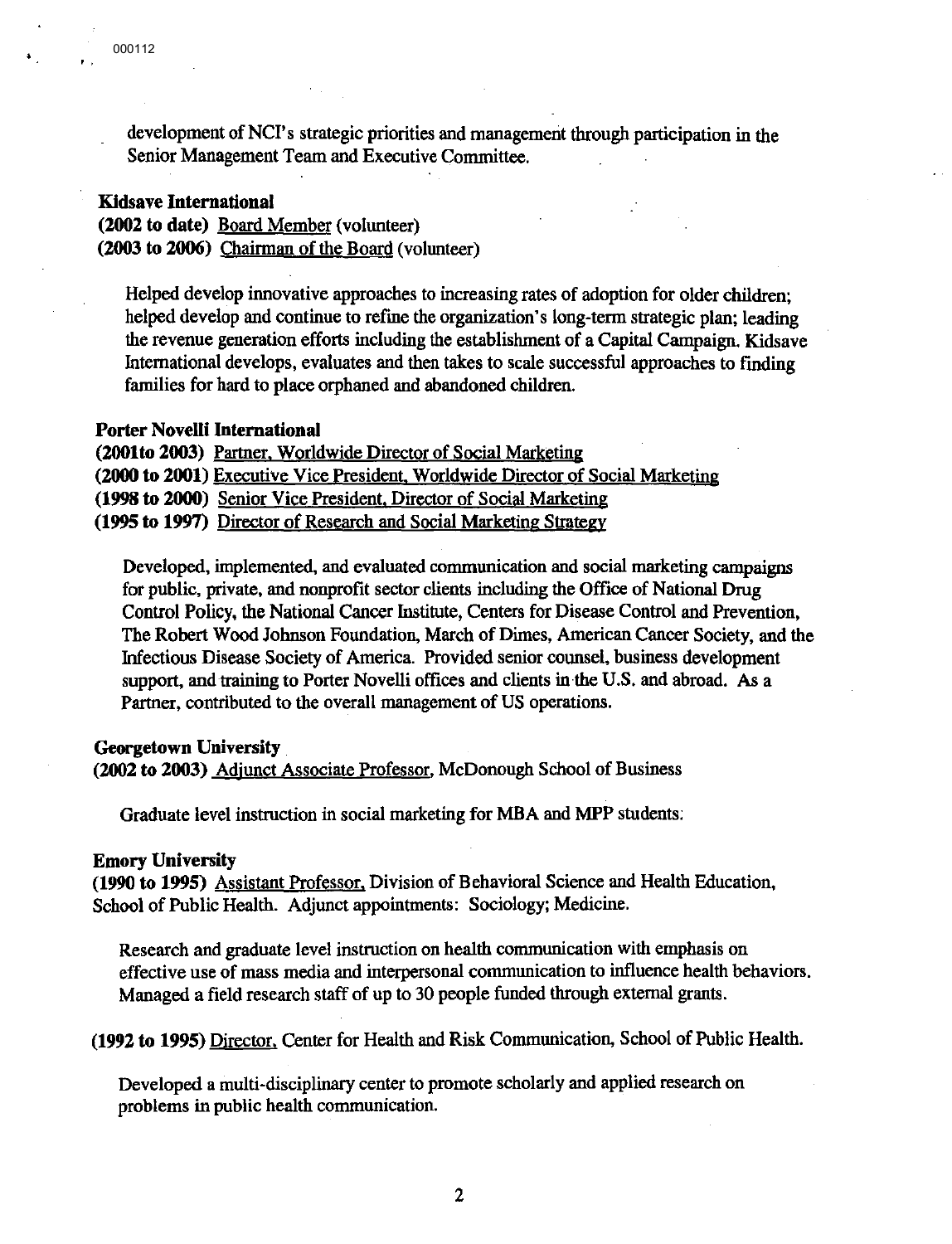# **Centers for Disease Control and Prevention**

**(1990 -1991)** Visiting Communication Research Specialist, National AIDS Information and Education Program.

Formative, efficacy and impact evaluation research on CDC's AIDS information campaigns.

# **Stanford Unversity**

**(1987-1990)** Research Fellow, Stanford Center for Research in Disease Prevention, School of Medicine.

Research on health behavior change with emphasis on social marketing, health information campaigns, audience analysis, and psychological factors in health information processing.

# **National Cancer Institute**

**(1984-1986)** Health Promotion Program Specialist, Health Promotion Sciences Branch, Division of Cancer Prevention and Control.

Developed primary health care and worksite health research initiatives; developed and evaluated research on information systems for medical care and health promotion.

### **San Diego State University**

**(1983)** Research Associate, Graduate School of Public Health, San Diego State University.

Research on smoking cessation in primary medical care: grant writing, survey research, and educational materials development.

#### **National Heart, Lung** & **Blood Institute**

**(1982)** Public Health Analyst, Health Education Branch, Office of Prevention, Education and Control.

Policy and data analysis on worksite health promotion, physician smoking interventions, coronary risk reduction trials, and information dissemination efforts.

## **Dermatology Research, Inc.**

**(1981)** Quality Assurance Officer.

Design and implementation of a quality assurance system for human and animal experimentation.

## **San Diego City School District (1980-1981)** Teacher, Project ORACLE

High school level teaching in a special education setting.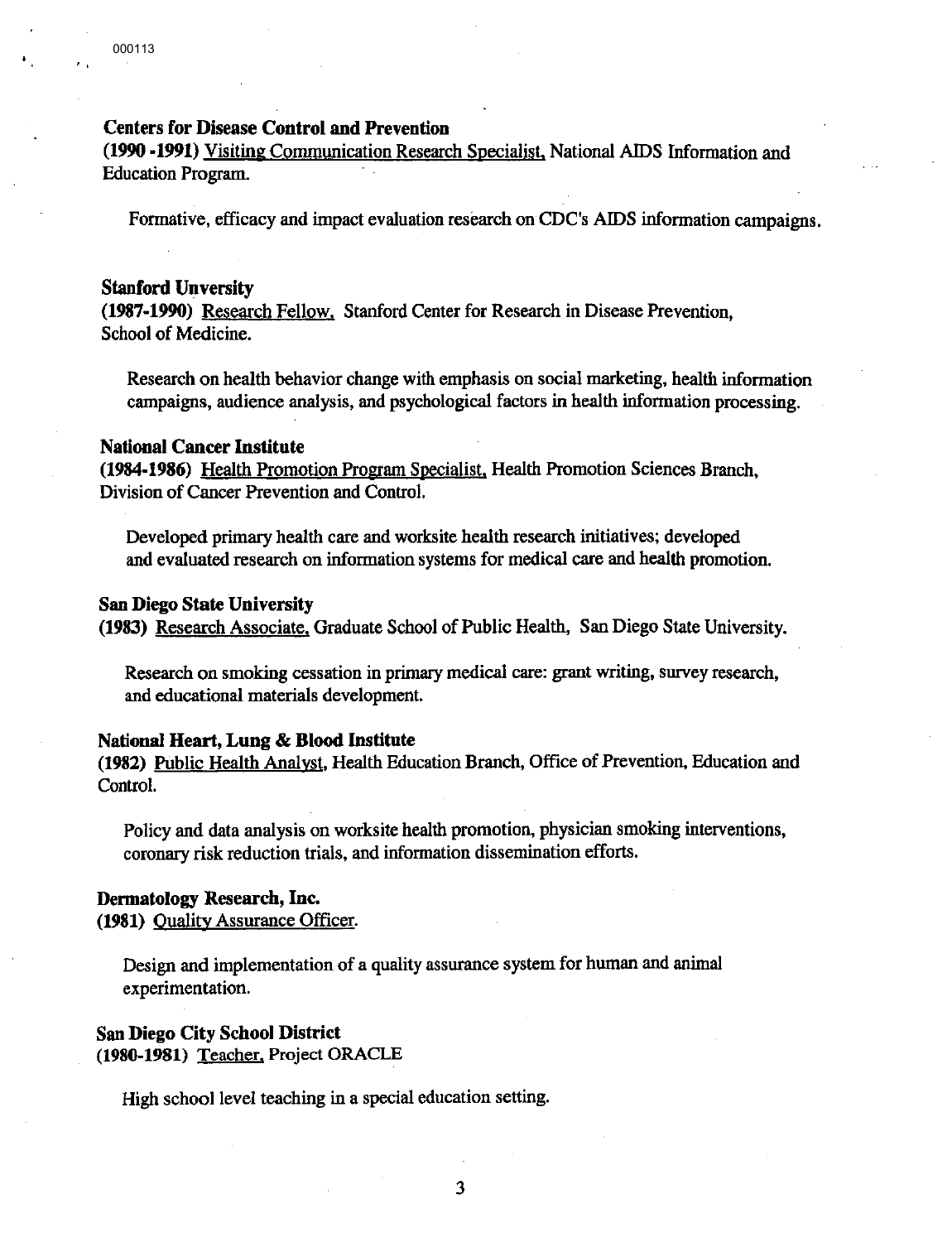' .

# **Honors**

"All-Star" Award for accomplishments in Social Marketing, Inside **PR,** 2000.

Visiting Imminent Practitioner, Public Relations Institute of Australia, 1999.

Distinguished Book Award (for Designing Health Messages. SAGE, 1995), Applied Communication Division, Speech Communication Association (1996).

Dissertation of the Year Award, Second Place, Health Communication Division of the International Communication Association/ Speech Communication Association (1992).

Charter Member of Delta Omega Society (National Public Health Honorary Society), San Diego Chapter (1986).

## **Research Grants**

Principal Investigator (2007) - Proposal to establish a "center of excellence" in climate change communication. Proposal is currently under development.

Senior Advisor (2006-2008) - Robert Wood Johnson Foundation Commission on Health in America, The Robert Wood Johnson Foundation. \$3,139,613.

Principal Investigator (2006) - "Planning a National Commission on Reducing Health Disparities," Robert Wood Johnson Foundation. \$10,654.

Principal Investigator (1991-1995)- "Small-group social cognitive approach to HIV prevention", National Institute of Mental Health. \$1,479,000.

Principal Investigator (1991-1994) - "Incorporating mass media into perinatal HIV prevention projects", Center for Prevention Services, Centers for Disease Control. \$102,000.

Principal Investigator (1992-1994) - "A Proposal to Establish a Center for Health and Risk Communication". Centers for Disease Control. \$42,000.

Co-Principal Investigator (1993-1996) - AIDS Risk Reduction Practices Among College Students (Colleen Diiorio, P.I.) National Center for Nursing Research. \$1,082,496.

Co-Principal Investigator (1992-1995) - "The Impact of Personal and Family Characteristics on HIV Risk and Risk-Reduction Behaviors Among 13-15 Year Old Adolescents." (Colleen Diiorio, P.1.) Centers for Disease Control. \$515,000.

Co-Investigator (1993-1997) - "GIMME *5* Fruits and Vegetables for Fun and Health (Tom Baranowski, P.1.) National Cancer Institute. \$1,600,616.

4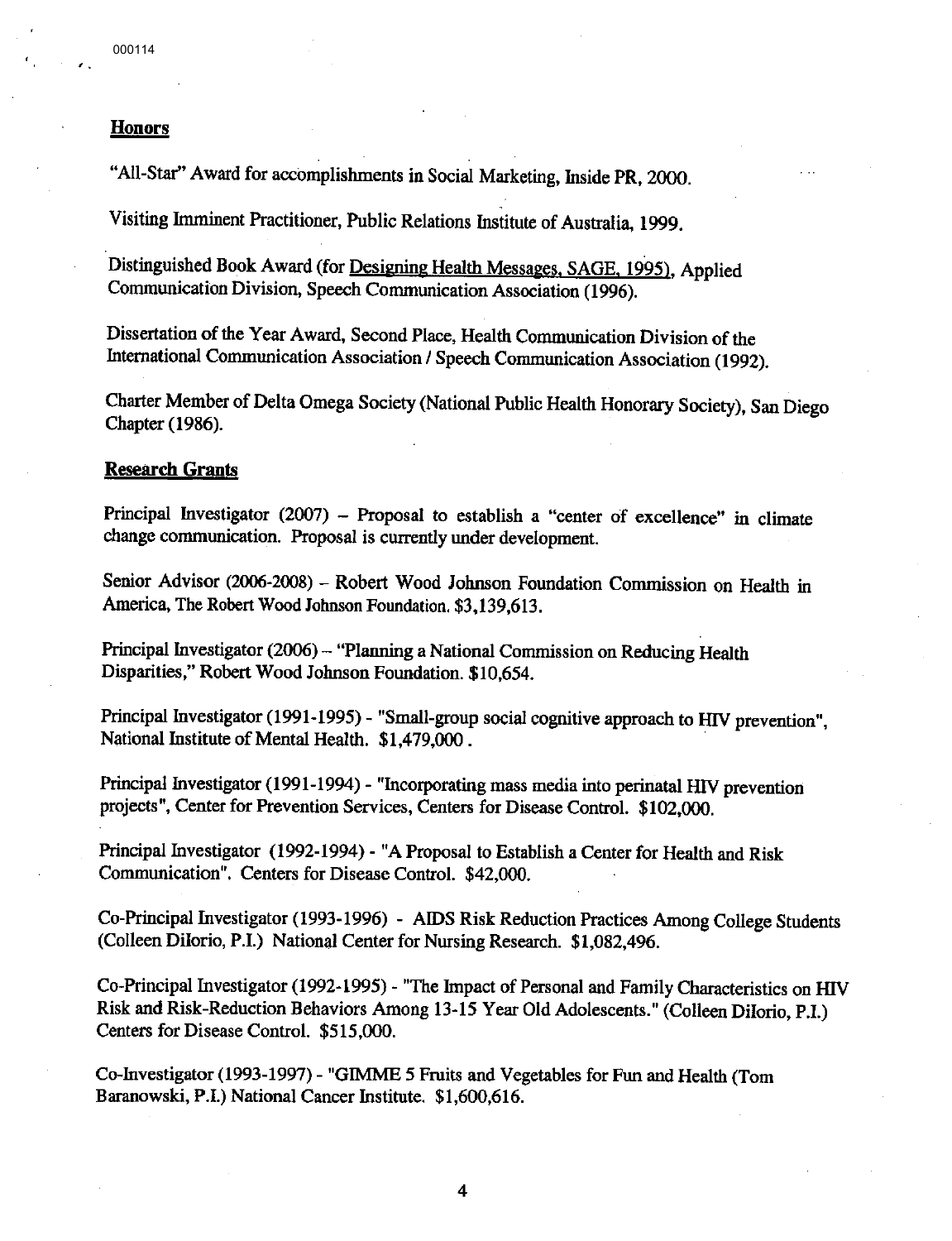$\mathbf{r}$ 

Recipient (1990-1991; 50% effort) - Interagency Personnel Agreement (IPA) with U.S. Centers for Disease Control.

Dissertation Grant. (1989) - "Mass mediated self-efficacy interventions for AIDS prevention", American Cancer Society- California Division. \$10,000.

Recipient (1988) - "Interactive video disk system for health communication", Video Seed Fund, Stanford University (with June Flora). \$11,925.

Recipient ( 1988) - "Cognitive antecedents of cancer and AIDS prevention behavior: The effects of health involvement and TV advertisement appeal", American Cancer Society (with June Flora). \$5,000.

Pre-Doctoral Fellowship (1987-90), National Heart, Lung and Blood Institute, NIH.

# **Contracts**

Approximately \$10 million in contracts from various sponsors to conduct public health communication and social marketing projects. Details available on request.

## **Journal and Review Articles**

- Maibach, E. (in press) The influence of the media environment on physical activity: Looking for the big picture. American Journal of Health Promotion
- Nelson, D., Gallogly, **M.,** Pederson, L., Barry, M., McGoldrick, D; Maibach, E. (in press) Using Mass Media Channel Data from Consumer Surveys to hnprove Targeting of Messages to Smokers. American Journal of Public Health
- Maibach, E., Weber, D., Massett, H., Price, S., Hancock, G. (2006) Segmenting health audiences based on their information use and decision-making preferences: Development and initial validation of a brief screening instrument. Journal of Health Communication, 11:717-36.
- Abrams L, Maibach E, Lyon-Daniel **K,** Feldman SR (2006) What is the best approach to reducing birth defects associated with isotretinoin? PLoS Med 3(11): e483. doi: *10.1371/iournal. pmed.0030483*
- Dearing, J., Maibach, E., Buller, D. (2006) A convergent diffusion and social marketing approach for disseminating proven approaches to physical activity programs. American Journal of Preventive Medicine, 31(4S): S11-23.
- Bauman, A., Smith. BJ, Maibach, E. Reger-Nash, B. (2006) Evaluation of Mass Media Campaigns for Physical Activity. Evaluation and Program Planning. 29, 312-22.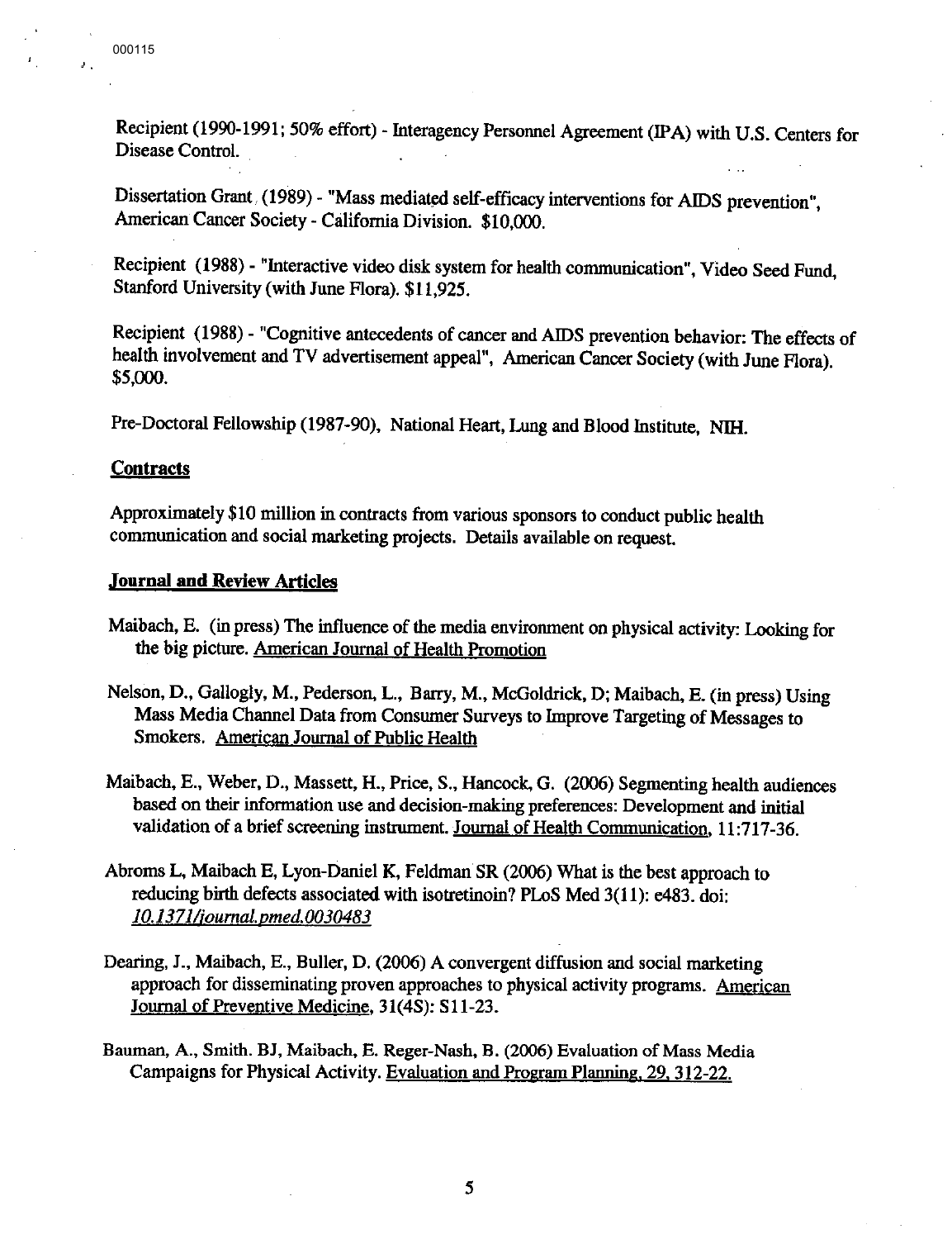'.

- Maibach EW, Van Duyn **MAS,** Bloodgood B. A marketing perspective on disseminating evidence-based approaches to disease prevention and health promotion. Prev Chronic Dis [serial online] 2006 Jul *[date cited].* Available from: URL: http://www.cdc.gov/pcd/issues/2006/jul/05 0154.htm.
- Basil, M. D. & Maibach, E. (2004). Obesity: Government definitions versus self-identity on consumer attitudes, perceptions, and behaviors. Advances in Consumer Research, 31, 459- 460.
- Orleans, C.T., Melvin, C.L., Marx, J.P., Maibach, E., Kahler Vose, K. (2004). National Action Plan to Reduce Smoking During Pregnancy: The National Partnership to Help Pregnant Smokers Quit. Nicotine and Tobacco Research, 6, S269-277.
- Maibach, E.W. (2003). Recreating communities to support active living: A new role for social marketing. American Journal of Health Promotion, 18, 114-119.
- Massett, H., Greenup, M., Ryan, C., Staples, D., Green, **N.S.,** Maibach, E.W. (2003). Public perceptions about prematurity: A national survey. American Journal of Preventive Medicine, 24, 120-127.
- The NIMH Multisite HIV Prevention Trial Group (including Edward Maibach, Principal Investigator, Emory University) (2002). Childhood Sexual Abuse and Risk Behaviors Among Men at High Risk for HIV Infection. American Journal of Public Health, 92, 214-219.
- Maibach, E.W. (2002). Explicating social marketing: What is it, and what isn't it. Social Marketing Quarterly, 8, 1-7.
- The NIMH Multisite HIV Prevention Trial (including Edward Maibach, Principal Investigator, Emory University) (2001). A test of factors mediating the relationship between unwanted sexual activity during childhood and risk sexual practices among women enrolled in the NIMH Multisite HIV Prevention Trial. Women and Health, 33, (1-2), 163-179
- Murphy, D., Stein, J., Schlenger, W., Maibach, E. & the NIMH Multisite HIV Prevention Trial Group (2001). Conceptualizing the Multidimensional Nature of Self-efficacy: Assessment of Situational Context and Level of Behavioral Challenge to Maintain Safer Sex. Health Psychology, 20, 281-290.
- Maibach, E. (2000). Five strategies for encouraging a marketing orientation in social change organizations. Social Marketing Quarterly 6; 25-27.
- Gellin, B., Maibach, E. & Marcuse, E. (2000). Do parents understand immunizations? A national telephone survey. Pediatrics 106; 1097-1102.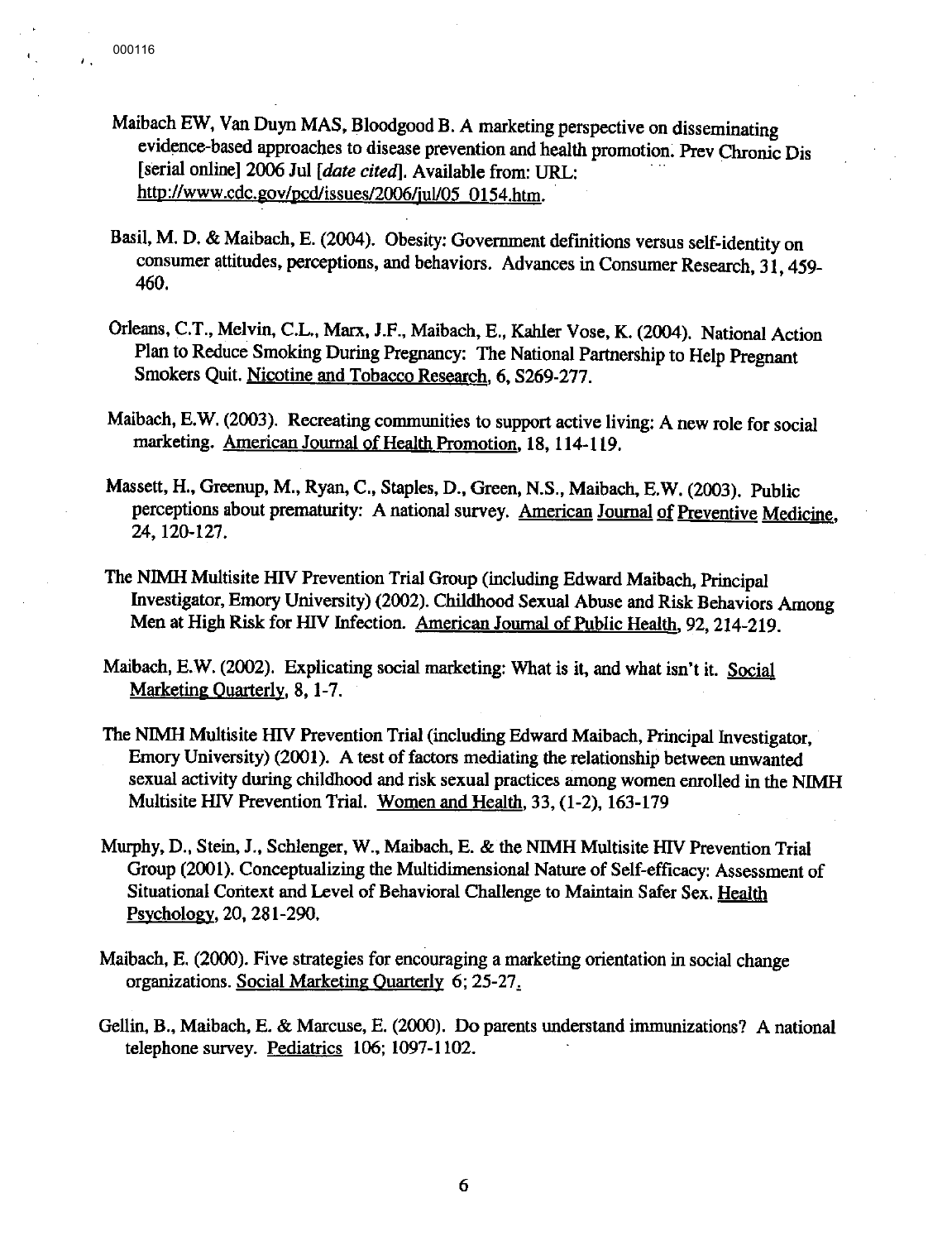- Kelder, S., Maibach, E., Worden, J., Biglan, T. & Levitt, A. (2000). Planning and initiation of the ONDCP National Youth Anti-Drug Media Campaign. Journal of Public Health Management and Practice  $6: 14-26$ .
- Weir. M., Maibach, E., Bakris, G., Black, H., Chawla, P., Messerli, F., Neutel, J. & Weber, M. (2000). Implications of a health lifestyle and medication analysis for improving hypertension control. Archives of Internal Medicine 160:470-480.
- Dilorio, C., Dudley, W., Soet, J., Watkins, J., Maibach, E. (2000). A social cognitive based model of condom use among college students. Nursing Research, 49; 208-14.
- O'Leary, A., Maibach, E., Ambrose, T., Jemmott, J., Celantano, D. (2000). Social Cognitive Predictors of Sexual Risk Behavior Change Among STD Clinic Patients. AIDS and Behavior, 4: 309-316.
- Maibach, E. (1999). Improving cancer risk communication: A discussion of Fischhoff. Journal of the National Cancer Institute. 25, 14-15.
- Maibach, E. (1999). Cancer risk communication What we need to learn. Journal of the National Cancer Institute. 25, 179-181.
- Sanderson, C., Maibach, E., DiIorio, C. & Cantor, N. (1999). Personal strategies for *HIV* prevention: The development and validation of a strategy-coding instrument. Journal of Applied Social Psychology, 29, 1536-1554.
- Slater, **M.,** Basil, M. & Maibach, E. (1999). A cluster analysis of alcohol-related attitudes and behaviors in the general population. Journal of Studies on Alcohol, 60, 667-674.
- Glanz, K., Basil, M., Maibach, E. (shared authorship among first three authors), Goldberg, **J.** & Snyder, D. (1998). Why Americans eat what they do: Taste, nutrition, cost, convenience, and weight control as influences on food consumption. Journal of the American Dietetic Association, 98: 1118-1126.
- The N1MH Multisite HIV Prevention Trial (including Edward Maibach, Principal Investigator, Emory University) (1998). The NIMH Multisite *HN* Prevention Trial: Reducing *HN* sexual risk behavior. Science, 280: 1889-1894.
- Neuman, P., Maibach, E., Dusenbury, K., Kitchman, **M.** & Zupp, P. (1998). Marketing HMOs to Medicare beneficiaries. Health Affairs, 17, 132-139.
- Maibach, E., Davis, S., Ter Maat, J. & Rivera, **N.** (1998). Promoting cancer prevention and screening. The impact of the Cancer Information Service. Part 7. Journal of Health Communication, 3 (Supplement), 97-108.

7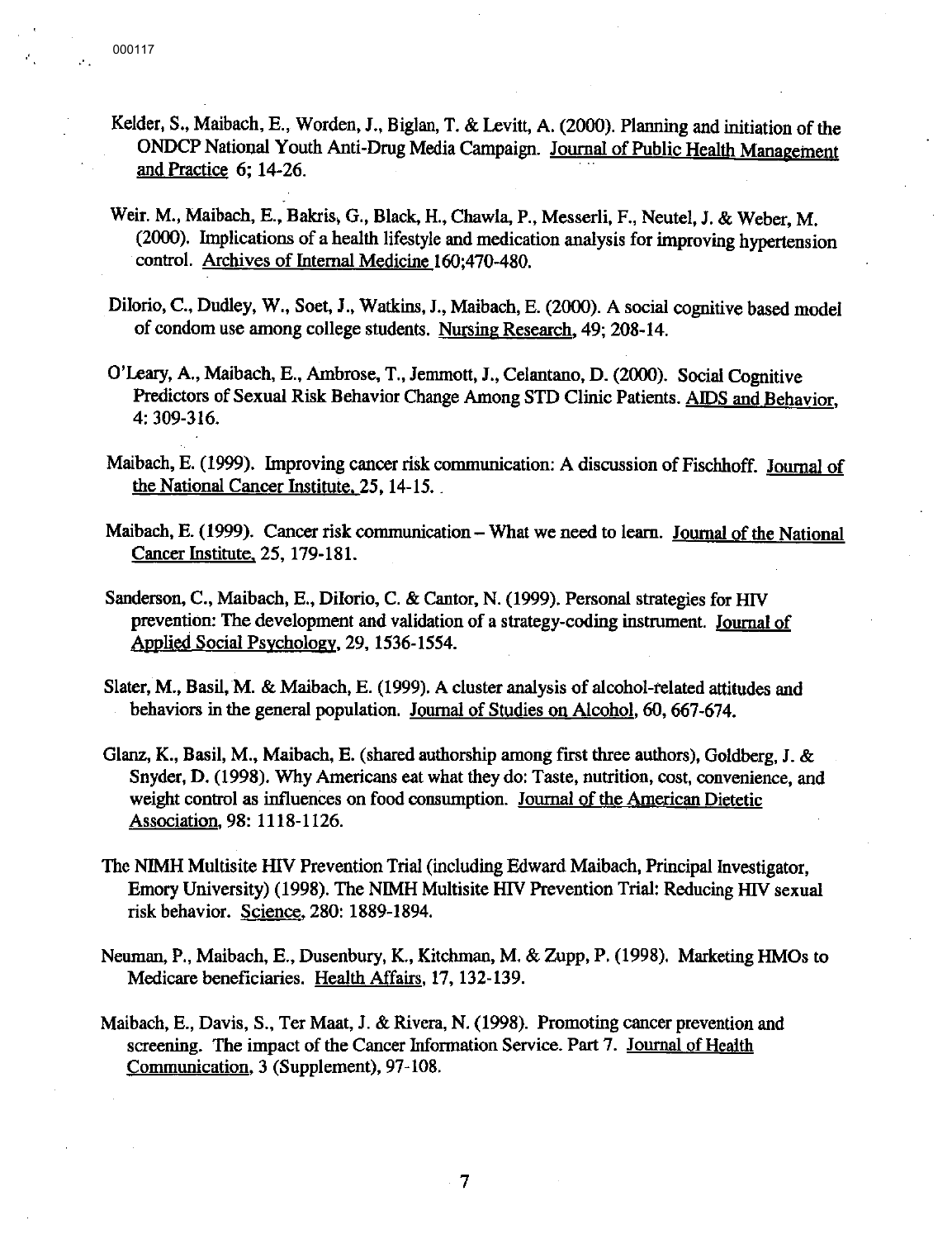$\mathcal{F}^{\pm}$ 

- Ward, J.D., Baum, S., Ter Maat, J., Thomsen, C. & Maibach, E. (1998). The value and impact of the CIS telephone service. Journal of Health Communication, 3 (Supplement), 50-70.
- 9'Leary, A., Ambrose, T., Raffaelli, M., Maibach, E., Jemmott, L., Jemmott, J, Labouvie, E. & · Celentano, D. ( 1998). Effects of an HlV risk reduction project on sexual risk behaviors of low- · income STD patients. AIDS Education and Prevention, 10; 483-92.
- Maibach, E., Shenker, A., Singer, S. (Eds.) (1997). Consensus conference on the future of social marketing. Journal of Health Communication, *1,* 301-303.

Maibach, E. (1997). Results of a Delphi survey. Journal of Health Communication, 2, 304-307.

- The **NIMH** Multisite HlV Prevention Trial (including Edward Maibach, Principal Investigator, Emory University) (1997). Methodological overview of a multisite HlV prevention trial for populations at risk for HIV. AIDS, 11, S1-S12.
- The NIMH Multisite HlV Prevention Trial (including Edward Maibach, Principal Investigator, Emory University) (1997). Screening, recruiting and predicting retention of participants in a multisite HIV prevention trial. AIDS, 11, S13-S20.
- The NIMH Multisite HlV Prevention Trial (including Edward Maibach, Principal Investigator, Emory University) (1997).Demographic and behavioral predictors of sexual risk in a multisite *HN* prevention trial. AIDS, 11, S21-S28.
- The NIMH Multisite HIV Prevention Trial (including Edward Maibach, Principal Investigator, Emory University) (1997). Conceptual basis and procedures for the intervention in a multisite HIV prevention trial. AIDS, 11, S29-S36.
- The NIMH Multisite HIV Prevention Trial (including Edward Maibach, Principal Investigator, Emory University) (1997). Endpoints and other measures in a multisite HIV prevention trial: Rationale and psychometric properties. AIDS, 11, S37-S48.
- The NIMH Multisite HIV Prevention Trial (including Edward Maibach, Principal Investigator, Emory University) (1997). Quality control and quality assurance in HIV prevention research: Model from a multisite HIV prevention trial. AIDS, 11, S49-S54.
- The **NIMH** Multisite HIV Prevention Trial (including Edward Maibach, Principal Investigator, Emory University) (1997). Definition of adverse reactions in clinical trials of a behavior intervention. **AIDS,** ll, S55-S58.
- The NIMH Multisite HIV Prevention Trial (including Edward Maibach, Principal Investigator, Emory University) (1997). Collecting sexually transmitted disease clinic chart data in multisite studies. **AIDS**, 11, S59-S63.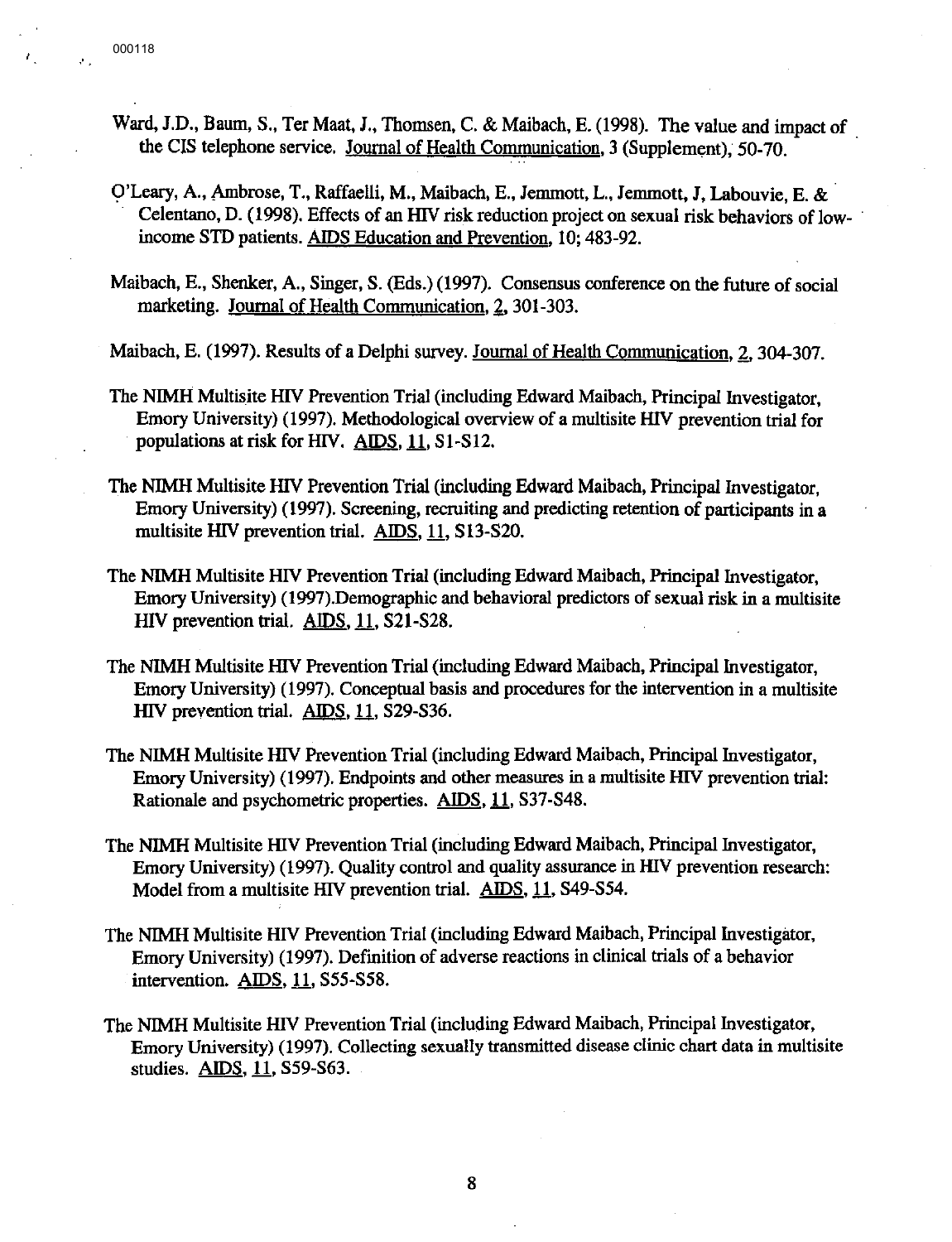- Thompson, N., Potter, J., Sanderson, C. & Maibach, E. (1997). The relationship of sexual abuse and *HN* risk behavior among heterosexual adult STD patients. Child Abuse and Neglect, 21; 149-56.
- Thompson, N., Sanderson, C., Potter, J., Maibach, E. &.McCormack, M. (1997). Psychological and behavioral factors predicting attendance at a community-based *HN* prevention intervention. Journal of Health Psychology, 2 (1), 75-84.
- Diiorio, C., Maibach, E., O'Leary, A., Celentano, D., & Sanderson, C.A. (1997). Measurement of condom use self-efficacy and outcome expectancies in a geographically diverse group of STD patients. AIDS Education and Prevention, 9, 1-13.
- Frost, K., Frank, E., & Maibach, E. (1997). Relative risk in the news media: A quantification of misrepresenation. American Journal of Public Health, 87, 842-845.
- Basil, M. D., Basil, D. Z., Maibach, E. W. & Slater, M. D. (1997). Dieting, low fat eating, and exercise: A cluster analysis. Proceedings of the Innovations in Social Marketing Conference.
- Sanderson, C. & Maibach, E. (1996). Predicting condom use attitudes in African-American STD patients: The role of two types of outcome expectancies. Journal of Applied Social Psychology, 26, 1495-1509.
- DiOrio, C., Hockenberry-Eaton, **M.,** Maibach, E., Rivero, T., Miller, K. (1996). The content of African-American mothers' discussions with the adolescents about sex. Journal of Family Nursing, 2, 365-382.
- Maibach, E., Maxfield, A., Ladin, K. & Slater, **M.** (1996). Translating health psychology into effective health communication: The American Healthstyles Audience Segmentation Project. Journal of Health Psychology **l,** 261-277.
- Maibach, E., Schieber, R. & Carroll, **M.** (1996). Self-efficacy in pediatric resuscitation: Implications for education and performance. Pediatrics, 97, 94-99.
- Hockenberry-Eaton, **M.,** Richman, M.J., Diiorio, C., Rivero, T., & Maibach, E. (1996). Mother and adolescent knowledge of sexual development: The effects of gender, age, and sexual experience. Adolescence, 31, 35-47.
- Carleton, **R.,** Bazzarre, T., Drake, J., Dunn, A., Fisher, E., Grundy, S., Hayman, L., Hill, M., Maibach, E., Prochaska, J., Schmid, T., Smith, S., Susser, M. & Worden, J. (1996). Report of the Expert Panel on Awareness and Behavior Change to the Board of Directors, American Heart Association. Circulation, 93, 1768-1772.
- Maibach, E. & Murphy, D. (1995). Self-efficacy in health promotion research and practice: conceptualization and measurement. Health Education Research, 10, 37-50.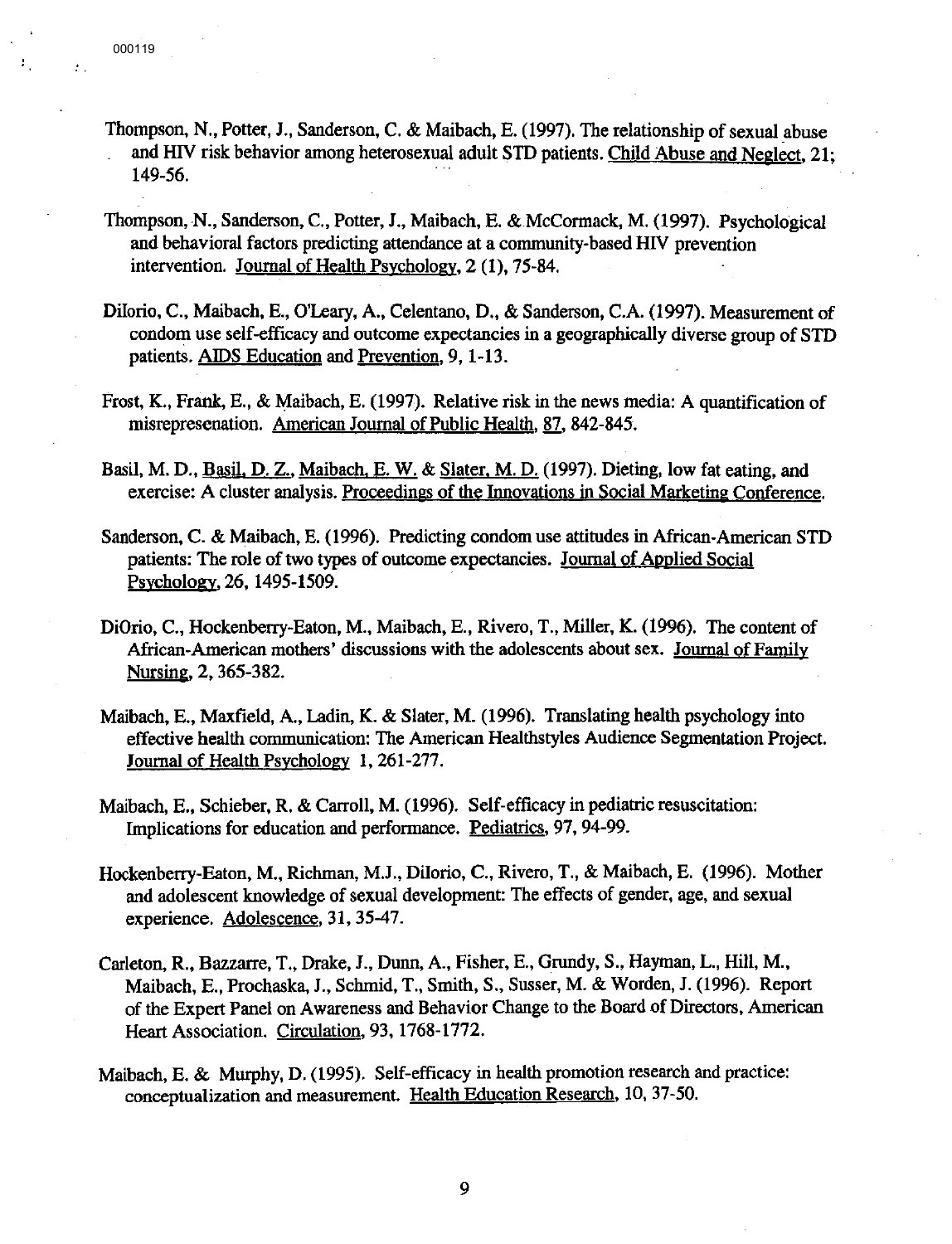- Maibach, E. & Holtgrave, D. (1995) Advances in public health communication. Annual Review of Public Health, 16, 219-238.
- Maibach, E., Parrott, **R.,** Long, D. & Salmon, C. (1994). Competencies for the health · communication specialist of the 21st century. American Behavioral Scientist, 38, 351-360.
- Diiorio, C., Holcombe, **J.,** Belcher, L. & Maibach, E. (1994). Use of the cognitive assessment method to evaluate the adequacy of sexually transmitted disease history questions. Journal of Nursing Measurement, 2, 107-116.
- DiOrio, C., Rivero, T., Hockenberry-Eaton, **M.,** Maibach, E. & Rivero, T. (1994). Focus groups: An interview method for nursing research. Journal of Neuroscience Nursing, 26; 175-80.
- Maibach, E. (1993). Social marketing for the environment: Using mass media to promote environmental awareness and behavior change. Health Promotion International. 8, 209-224.
- Maibach, E. & Flora, J. (1993). Symbolic modeling and cognitive rehearsal: Using video to promote AIDS prevention self-efficacy. Communication Research. 20, 517-545.
- Hyman, D., Maibach, E., Flora, I., and Fortmann, S. (1992) Cholesterol treatment practices of primary care physicians. Public Health Reports. 107, 441-448.
- Maibach, E., Flora, **J.,** and Nass, C. (1991). Changes in self-efficacy and health behavior in response to a minimal contact community health campaign. Health Communication. 3, 1-15.
- Reeves, B., Newhagen, I., Maibach, E., Basil, **M.** and **Kurz, K.** (1991). Negative and positive television messages: Effects of message type and memory context on attention and memory. American Behavioral Scientist. 34, 679-694.
- Flora, I. & Maibach, E. (1990). Cognitive responses to AIDS information: The effects of issue involvement and message appeal. Communication Research. 17:759-74.
- Flora, I., Maibach, E. and Maccoby, N. (1989). The role of media across four levels of health promotion intervention. Annual Review of Public Health. Palo Alto, CA: Annual Reviews Inc.
- Maibach, E., Scutchfield, F., and Hovell, M. (1984). A survey of primary care physician preventive services: Implications for smoking cessation counseling. Patient Education and Counseling 6(3):113-15.

# **Manuscripts under review**

Maibach, E, Abroms, L, Marosits, **M.** (under review) Communication and marketing as tools to cultivate the public's health: A proposed "people and places" framework. BMC Public **Health**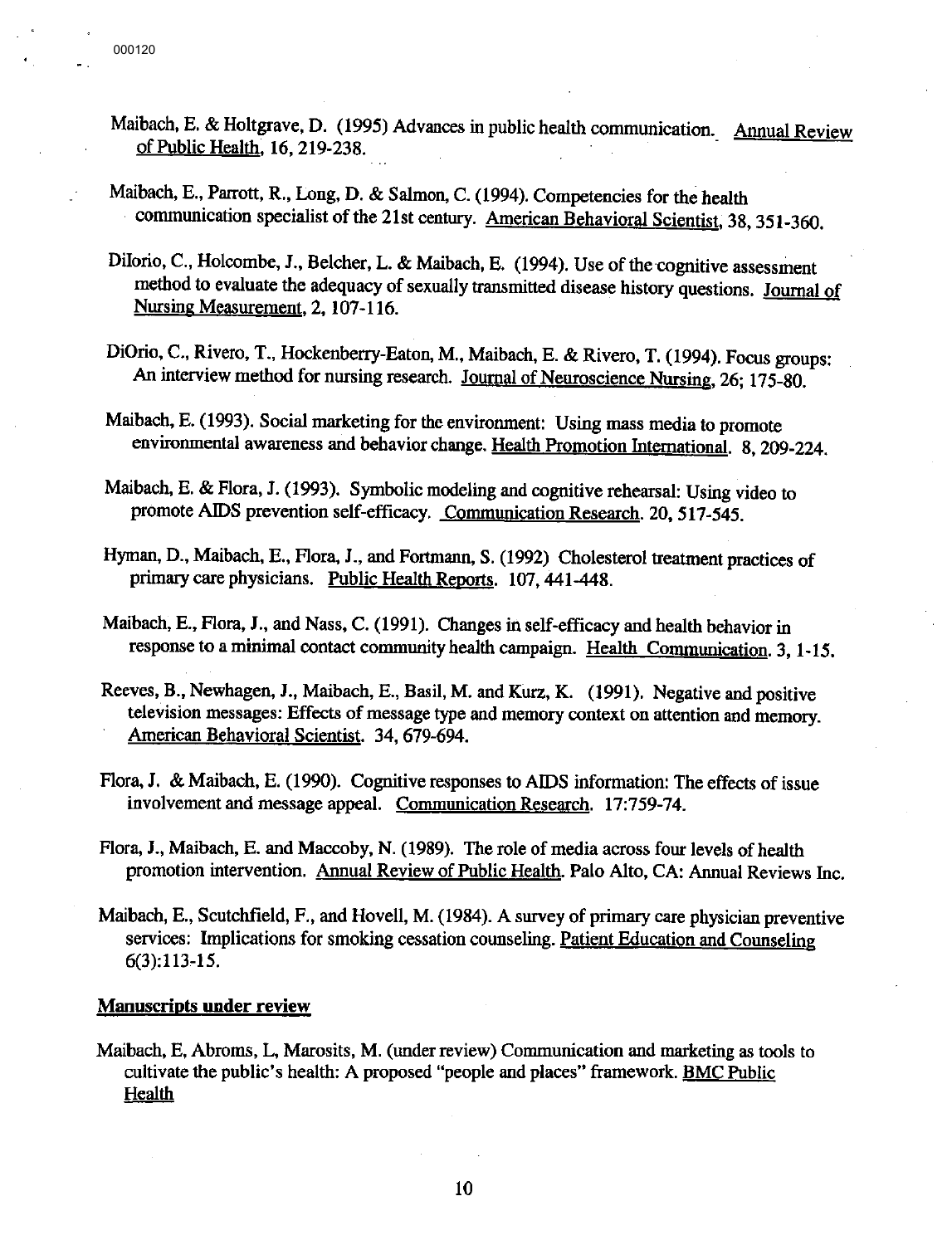Ţ.

- Van Duyn, M., Maibach, et al. (under review). Culturally Adapting Evidence-based Physical Activity Strategies Among African American, Hispanic, Hmong and Native Hawaiian Communities: A Social Marketing Approach. Preventing Chronic Disease
- David E. Nelson, Paul Mowery, Kat Jackson, Linda Pederson, Patrick O'Malley, Ann Malarcher, Terry Pechacek, Ed Maibach (under review). The Prevention of Cigarette. Smoking: Long-Term National Trends in Adolescent and Young Adult Smoking. American Journal of Public Health
- Handy, S., Sallis, **J.,** Weber, D., Maibach, E & Hollander, **M.** Do Americans want walkable communities? Evidence from a National Survey. Journal of the American Planning **Association**

# **Manuscripts** in **preparation**

- Maibach, E. & Abroms, L. Effectiveness of Mass Communication to Change Public Behavior. · Invited chapter: Annual Review of Public Health
- Wolff, L, Massett, H., Mockenhaupt, R., Hassmiller, S., & Maibach, E. Creating consumer demand for prevention counseling in the primary care setting. (manuscript in development)
- Wolff, L., Massett, H., Weber, D., Mockenhaupt, R., Hassmiller, S. & Maibach, E. Validating a health conswner segmentation model: Behavioral and attitudinal differences in preventionrelated practices. (manuscript in development)
- Massett, H., Maibach, E., Weber, D., Wolff, L, Mockenhaupt, R. & Hassmiller, S. Barriers and opportunities to promote prevention in the primary care setting: Findings for a national consumer survey. (manuscript in development)
- Basil, **M.,** Weber, D. & Maibach, E. Comparing random digit dial and mail panel surveys for public health research.

#### **Books and Book Chapters**

- Downs, J. Bruine de Bruin, W., Fischhoff, **B.** Hesse, B & Maibach, E. (in press) How people think about cancer: A mental models approach. In O'Hair, D (ed). A Handbook of Risk Communication.
- Maibach, E., Rothschild, **M.** & Novelli, **W.** (2002). Social Marketing. In K. Glanz, B. Rimer & F. Marcus Lewis (eds.) Health Behavior and Health Education (3<sup>rd</sup> edition). San Francisco: Jossey-Bass. Pp. 660-98.
- Maibach, E. (2002). Communication for Health. In Breslow, L. (ed.) Encyclopedia of Public Health. New York: Macmillan Reference USA.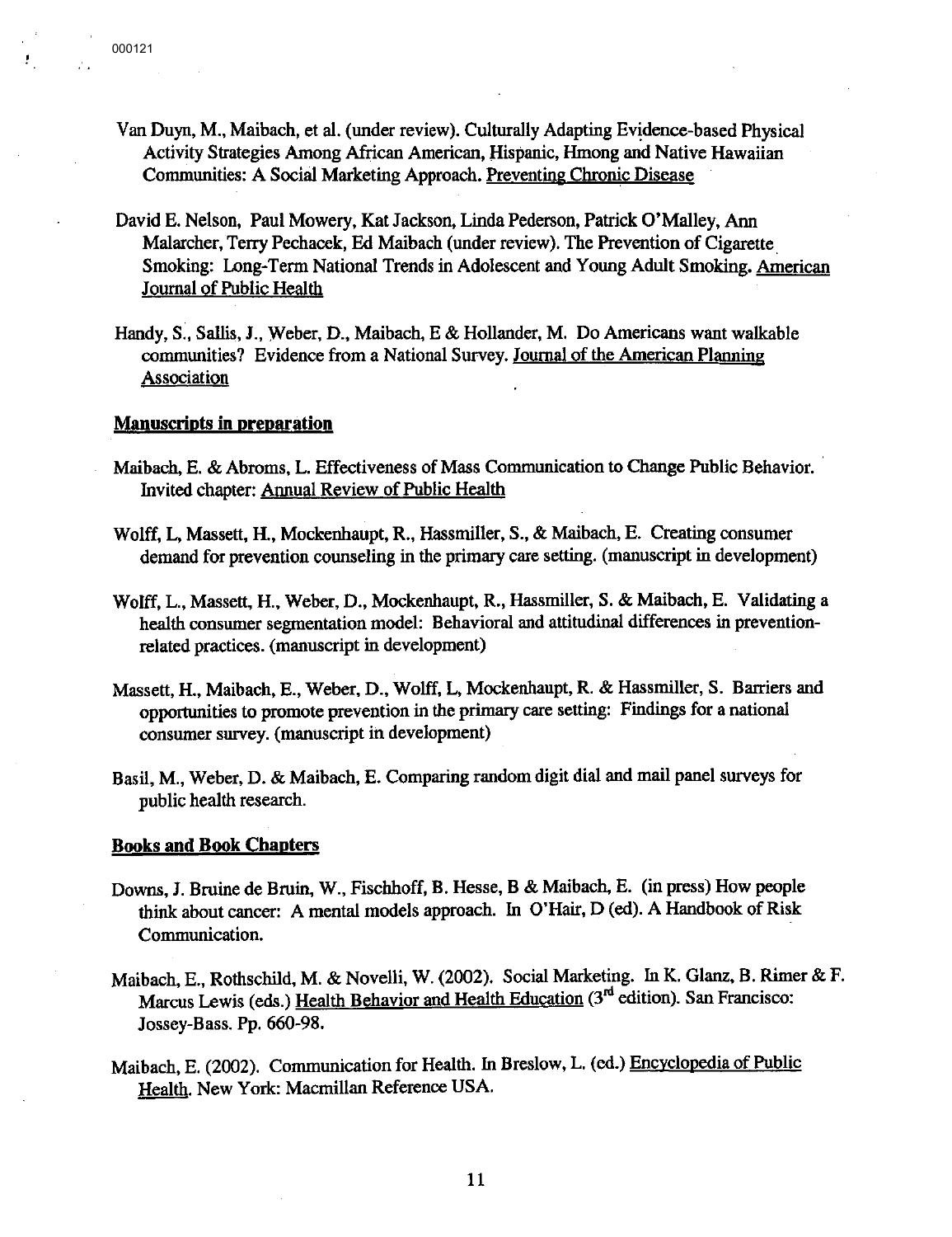- Parvanta, C., Maibach, E., Arkin, E., Nelson, D. & Woodward, J. (2002). Public Health Communication: A Planning Framework. In D. Nelson, R. Brownson, P. Remington & C. Parvanta (eds.) Communicating Public Health Information Effectively: A Guide for Practitioners Washington, DC: American Public Health Association. Pgs. 11-32.
- Arkin, E., Maibach, E. & Parvanta, C. (2002). Communicating to Persuade. In D. Nelson, **R.**  Brownson, P. Remington & C. Parvanta (eds.) Communicating Public Health Information Effectively: A Guide for Practitioners Washington, DC: American Public Health Association. Pgs. 59-72.
- Lum, M., Parvanta, C., Maibach, E., Arkin, E. & Nelson, D. (2002). Communicating to Inform. In D. Nelson, **R.** Brownson, P. Remington & C. Parvanta (eds.) Communicating Public Health Information Effectively: A Guide for Practitioners Washington, DC: American Public Health Association. Pgs. 47-58.
- Basil, M. D., Basil, D. Z., Maibach, E.W. & Slater, M. D. (1997). Dieting, low fat eating, and exercise: A cluster analysis. Proceedings of the Innovations in Social Marketing Conference. 3:71-75.
- Maibach, E. & Parrott, R. (1995). Designing Health Messages: Approaches from Communication Theory and Public Health Practice. Thousand Oaks, CA: Sage. (Winner of the 1996 Distinguished Book Award, Applied Communication Division, Speech Communication Association.)
- Maibach, E. & Cotton, D. (1995). Moving people to behavior change: A staged social cognitive approach to message design. In Maibach, E. & Parrott, R. (eds.) Designing Health Messages: Approaches from Communication Theory and Public Health Practice. Thousand Oaks, CA: Sage.
- Parrott, R., Kahl, M.L., & Maibach, E. (1995). Enabling health: Policy and administrative practices at a crossroad. In Maibach, E. & Parrott, R. (eds.) Designing Health Messages: Approaches from Communication Theory and Public Health Practice. Thousand Oaks, CA: Sage.
- Maibach, E., Kreps, G. & Bonoguro, E. (1993). Developing strategic HIV/AIDS communication campaigns. In S. Ratzan (ed.) AIDS: Effective Health Communication for the 1990's. London: Hemisphere Press. pp. 15-36.
- Maibach, E. (1992). Communication theory and the development of AIDS prevention media. Perspectives on Health Communication, Thornton, B. & Kreps, **K.** (eds.), pgs. 207-217, Prospect Heights, Ill: Waveland.

# **Refereed Presentations**

12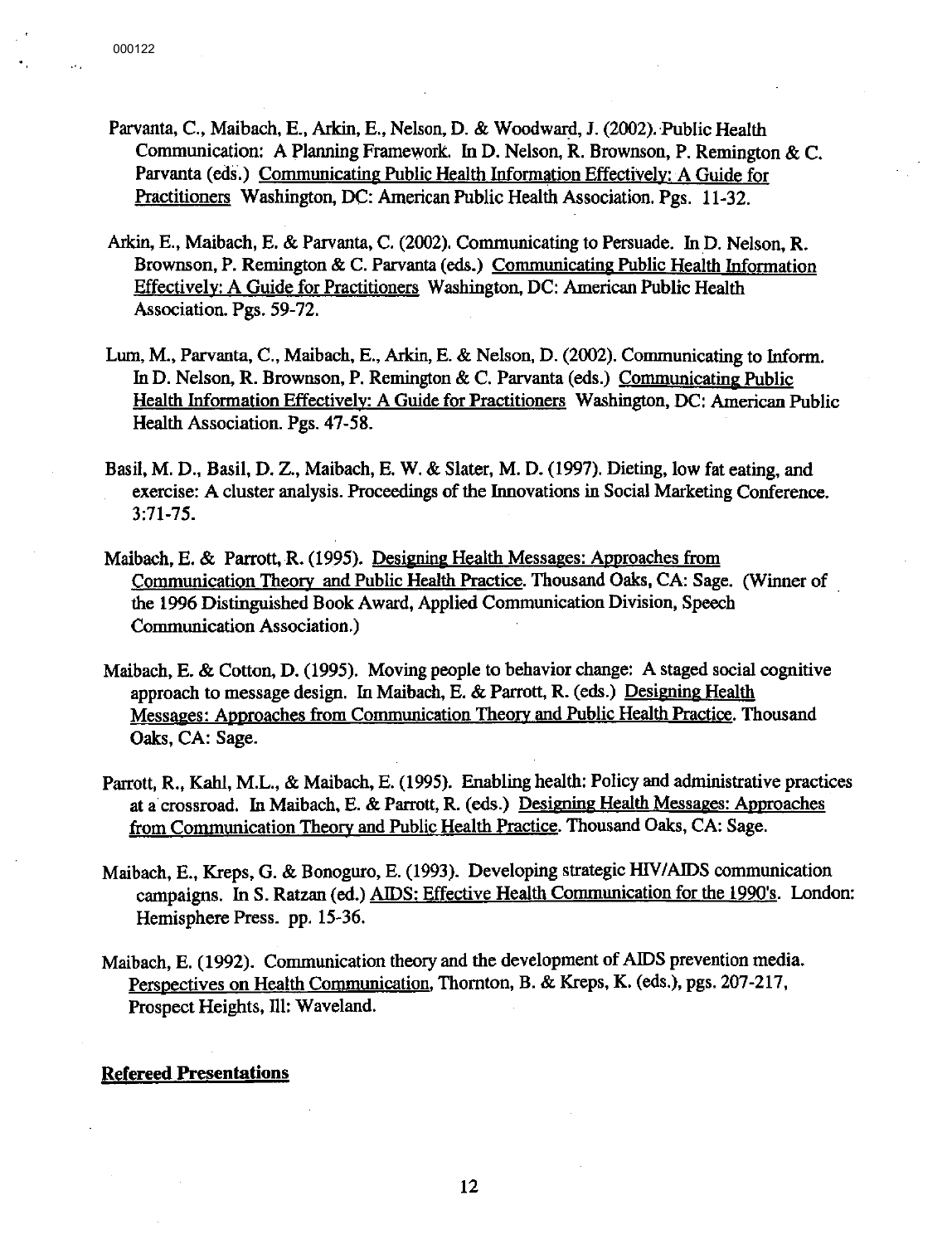- Maibach, E. (2006) People and Places Model: An ecological framework for public health communication and marketing. Presentation at the annual meeting of the American Public Health Association, Boston, MA.
- Robinson, J., Massett, H., DiSogra, L., Moser, R, Maibach, E. & Weber, D. (2005) Fruit and vegetable consumption among African American adult males: Correlates of awareness and consumption. Presentation at the annual meeting of the American Public Health Association, New Orleans, LA.
- Van Duyn, M., Fridinger, F., McDivott, J., Weber, D., Chu, J., Bloodgood, B., Rothschild, M. & Maibach, E. (2004). Analyzing a marketing database to identify motivationally coherent audience segments for a national energy balance promotion initiative. Presentation at the annual meeting of the American Public Health Association, Washington, DC.
- Maibach, E., Van Duyn, M., Rothschild, M., Kinney Hoffman, M., Fridinger, F. & Chu, J. (2004) Using social marketing to disseminate evidence-based energy balance intervention approaches. Presentation at the Translating Research Into Practice Conference, Washington, DC.
- Maibach, E. (2004) Facilitating dialogue between the cancer advocacy community and the NCI: A new role for the NCI Director's Consumer Liaison Group. Presentation at the 9<sup>th</sup> biennial symposium of the Intercultural Cancer Council, Washington, DC.
- Maibach, E., (2003) Promoting population-based behavior change: The distinct yet complementary roles of communication, marketing and policy. Presentation at the annual meeting of the American Public Health Association, San Francisco, CA.
- Spindle, L & Maibach, E. (2000) Helping public health organizations succeed at branding. Presentation at thel28th annual conference of the American Public Health Association.
- Basil, M. D., Maibach, E.W. & Basil, D. Z. (1999). People's compensatory behaviors: Low fat eating, dieting, and exercise. Poster presented to the Association for Consumer Research, Columbus, OH.
- Basil, **M.,** Flora, **J.** & Maibach, E. (1998). Television viewing and health behavior: Unpacking the "couch potato" effect. Presentation at the annual meeting of the International Communication Association, Jerusalem, Israel.
- Basil, M. D., Basil, D. Z., Maibach, E.W. & Slater, M. D. (1997). Dieting, low fat eating, and exercise: Consistent or compensatory behaviors? Poster presented to the Innovations in Social Marketing Conference, Boston, **MA.**
- Slater, M. D., Basil, M. D., & Maibach, E.W. (1997). An empirical typology of alcohol use in the general population: Characterizing the range of normal. Poster presented to the Research Society on Alcoholism, New York, NY.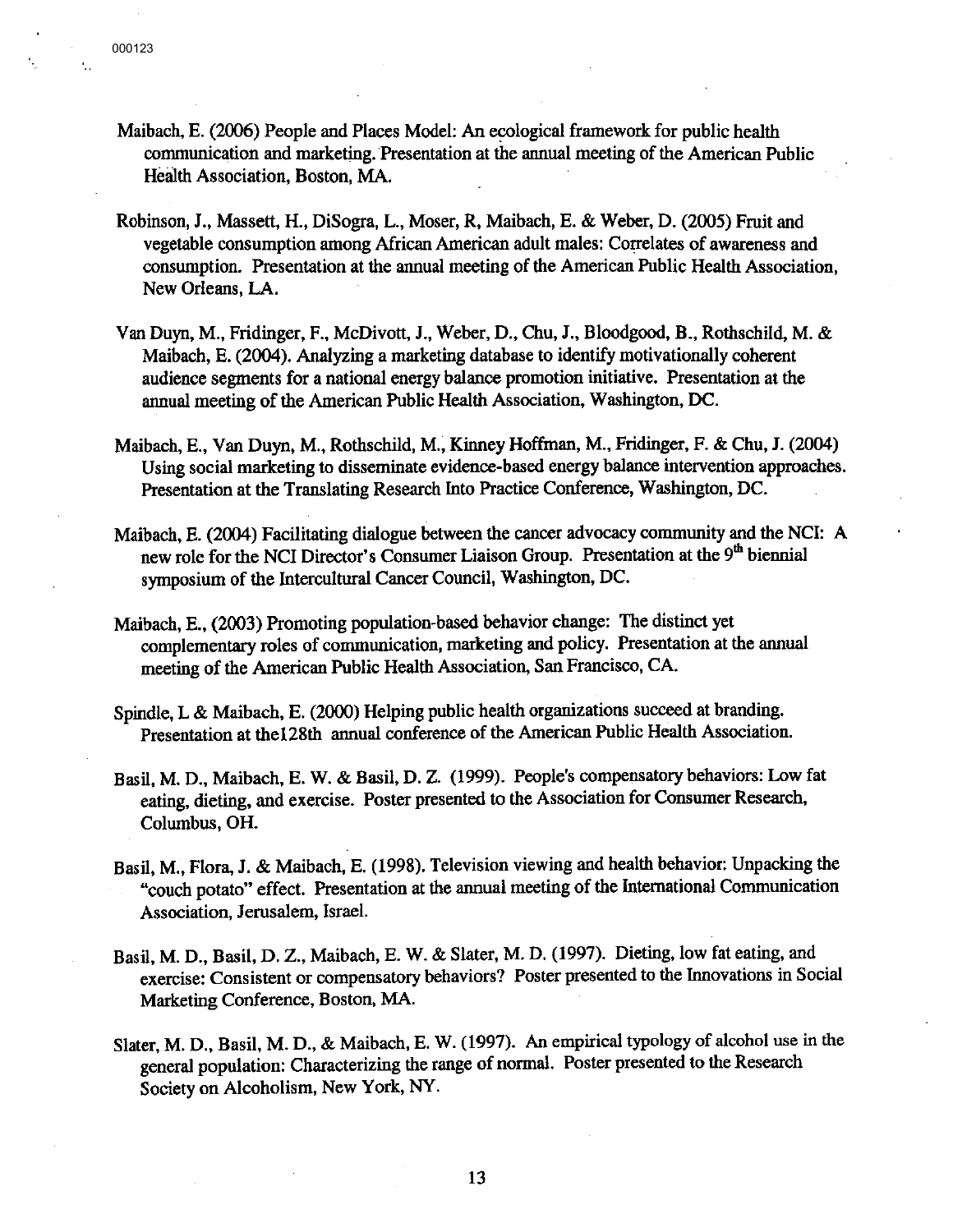- Maxfield, A., Maibach, E., Slater, M., & Ladin, K. (1996). Clustering America by health behaviors and their social and cognitive antecedents. Presentation at the annual meeting of the International Communication Association, Chicago, Ill.
- Frost, K., Frank, E., & Maibach, E. (1995). Reported versus actual mortality: Causes of death as represented by the U.S. print media. Presentation at the annual meeting of the American Public Health Association.
- Maibach, E., Salmon, C.T., & Long, D. (1995). Documenting the effectiveness of public health communication campaigns: A bibliometric study. Presentation at the annual meeting of the International Communication Association, Albuquerque, **N.M.**
- Rafaelli, **M.,** Weisman, C., LaVange, L., Maibach, E., & Gleghorn, A. (1994). HIV risk and preventive factors among late adolscent and young adult STD patients. Presentation at the Society for Research on Adolescents.
- O'Leary, A., Jemmott, **J.,** Magana, **R.,** Celentano, D., and Maibach, E. (1994). Translating social cognitive theory into intervention strategies. Presentation at the Fifteenth Annual Meeting of the Society of Behavioral Medicine, Boston, **MA.**
- Maibach, E. & Long, D. (1993) Principles of effective health information campaigns: Implications for promoting environmental action. Presentation to the American Public Health Association, San Francisco, CA.
- Rich, T., Maibach, E., Lin, L., Diiorio, C., Wendell, D., McCormack, **M.** & Holcombe, J. (1993) Sense of coherence among STD clinic patients: correlates and comparisons to normative data. Presentation to the American Public Health Association, San Francisco, CA.
- Fernandez, I., Grace, **W.,** Stover, E., and the **NIMH** AIDS Prevention Collaborative (including E. Maibach) (1993). The NlMH AIDS Prevention Collaborative: Results from Stage 1 Studies. Presentation at the IXth International Conference on AIDS, Berlin, GDR.
- O'Leary, A., Celentano, D., Maibach, E., Weisman, C., McCormack, M., Raffaelli, M., et al. (1993) Social cognitive predictors of HIV preventive behavior among urban STD clinic patients. Presentation at the IXth International Conference on AIDS, Berlin, GDR.
- Maibach. E., Miner, K., Diiorio, C., Thompson, N., Lin, L. & Stone, S. (1992). An investigation into the effects of incentives on recruitment, participation and outcome in an HIV prevention trial. Presentation at the annual meeting of the American Psychological Association, Washington, D.C.
- Walker, J., Wiesner, **P.,** Minor, **K.** & Maibach, E. (1992). The initial application of a 3-D matrix for convenience sampling. Presentation at the annual meeting of the American Public Health Association, Washington, D.C.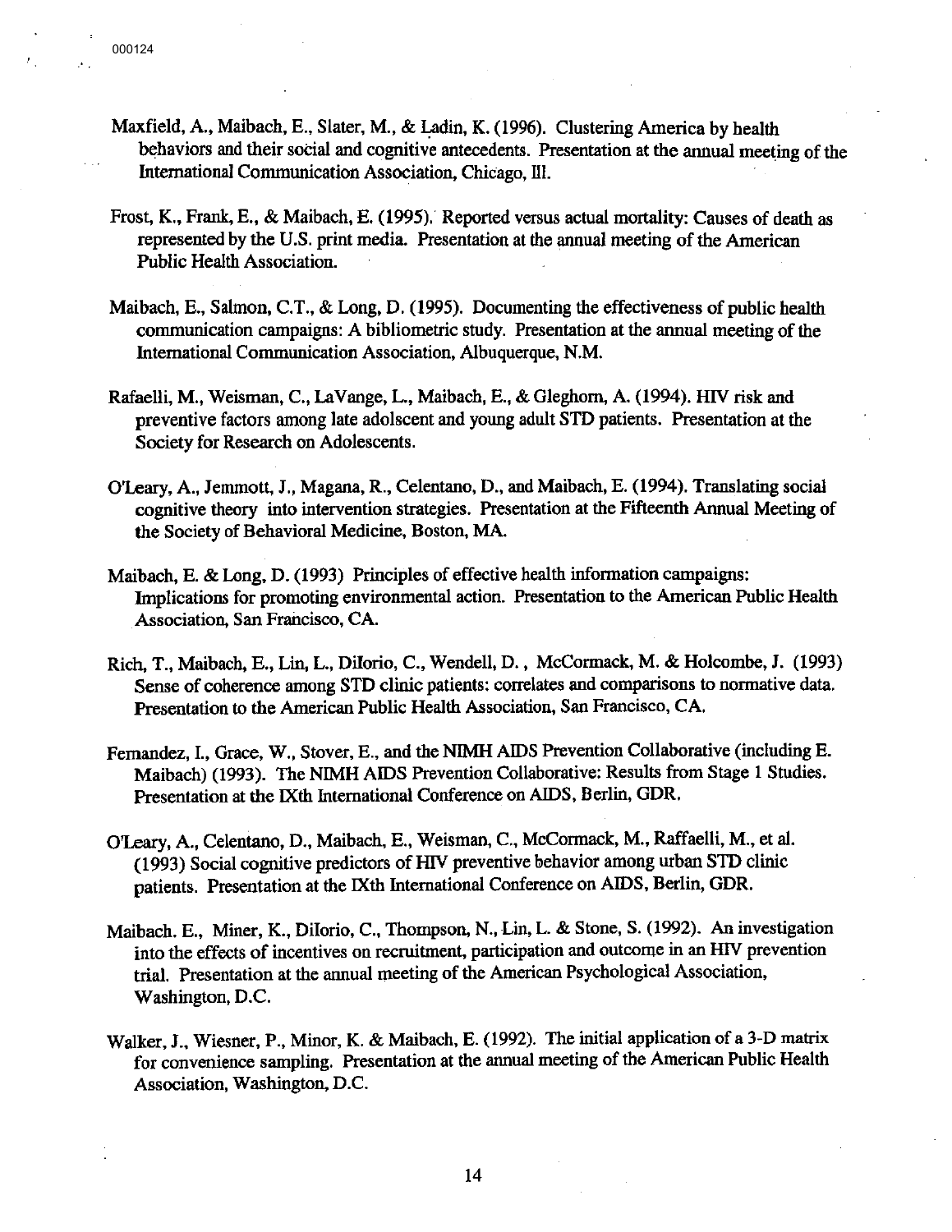- Maibach, E. (1991). Symbolic modeling and cognitive rehearsal: Using video to promote AIDS prevention self-efficacy. Presentation at the annual meeting of the Society for Behavioral Medicine, Washington, D.C.
- Maibach, E. (1991). Communication and the Prevention of Health and Environmental Risks. Presentation at the annual meeting of the International Communication Association, Chicago, Ill.
- Pierson, R., Maibach, E. & Flora, **J.** (1991). Ethnic differences in response to AIDS education. Presentation at the annual meeting of the International Communication Association, Chicago, Ill.
- Maibach, E., Flora, I.A. & Basil, M. (1991). Changes in AIDS risk behavior in response to three AIDS education videotapes. Presentation at the annual meeting of the International Communication Association, Chicago, Ill.
- Maibach, E. (1989). Using social-cognitive theory for the development of AIDS prevention videos. Presentation at the annual meeting of the Speech Communication Association, San Francisco, CA.
- Maibach, E., Flora, J., Kubasch, A. and Mathews, J. (1989). The use of health opinion leaders for community health promotion. Presentation at the annual meeting of the American Public Health Association, Chicago, IL.
- Maibach, E., Flora, J. and Slater, M. (1989). Selecting channels of communication to reach target audiences: The role of channel analysis in social marketing. Presentation at the annual meeting of the American Public Health Association, Chicago, IL.
- Maibach, E. and Flora, J. ( 1989). Cognitive responses to AIDS information: The effects of issue involvement and message appeal. Presentation at the annual conference of the International Communication Association, San Francisco, CA.
- Engelberg, M. and Maibach, E. (1989). AIDS risk perception and media use: A social marketing perspective. Presentation at the annual meeting of the American Public Health Association, Chicago, IL.
- Flora, **J.,** Maibach, E. and Maccoby, **N.** (1989). The impact of risk perception, actual risk, and health practices on the outcomes of a health campaign: The Stanford Five Cities Project. Presentation at the annual meeting of the Society for Risk Analysis, San Francisco, CA.
- Flora, **J.,** Maibach, E., and Slater, **M.** (1989). Health lifestyles: An analysis of media use and interpersonal communication. Presentation at the annual meeting of the International Communication Association, San Francisco, CA.

Reeves, B., Newhagen, J., Maibach, E., Basil, M. and Kurz, K. (1989). Negative and positive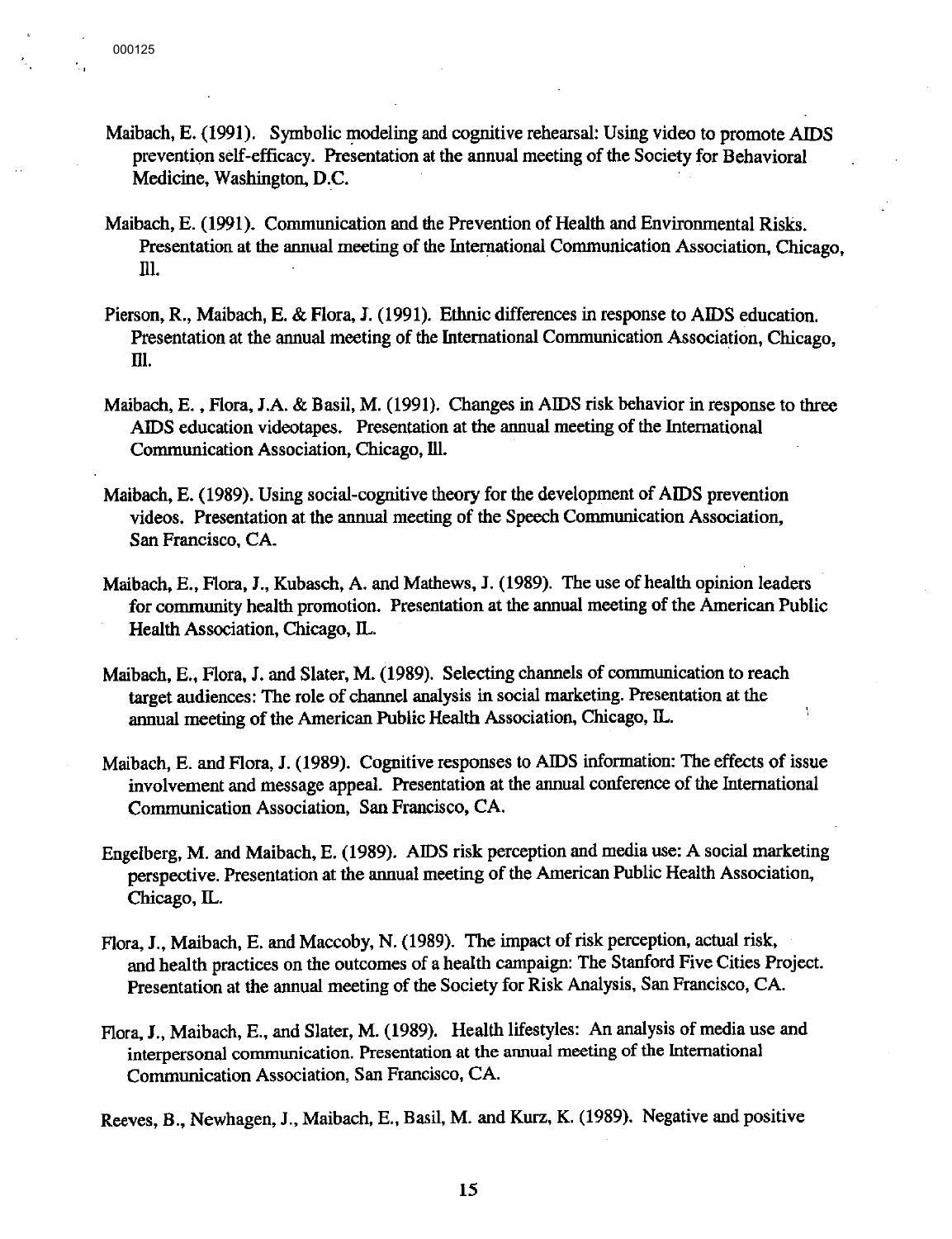television messages: Effects of message type and message context on attention and memory. Presentation to the annual meeting of the International Communication Association, San Francisco, CA.

- Maibach, E., Flora, **J.** and Hyman, D. (1989). Do as I say, and as I do: The pharniacologic and dietary treatment of elevated cholesterol. Presentation at the Mid-Year Health Conference of the International Communication Association, Montery, CA.
- Maibach, E. (1988). On being and becoming: Self-efficacy, campaign exposure, and health behavior. Presentation at the annual conference of the International Communication Association, New Orleans, LA.
- Flora, **J.,** Maibach, E., Carl, F. and Saylor, K. (1987). The cost-effectiveness of three minimal contact weight control programs. Presentation at the annual meeting of the American Public Health Association, New Orleans, LA.
- Maibach, E., Flora, **J.** and Cirksena, **K.** (1987). Healthy elders: The age related effects of a health newsletter program. Presentation to the annual meeting of the American Public Health Association, New Orleans, LA.
- Maibach, E. and Kreps, G. (1986). Communicating with patients: Primary care physicians' perspectives on cancer prevention, screening, and education. Presented at the International Conference on Doctor-Patient Communication, London, Ontario, Canada.
- Maibach, E., Light, L, and Neef, **N.** (1986). Nutrition information sources, training, attitudes and behaviors of primary care physicians: Implications for prevention in the primary care setting. Presentation at the annual meeting of the Society for Nutrition Education, Washington, D.C.
- Maibach, E., Cook, F., Bailey, K., Roccella, E. and Friedman, L. (1985). Physicians' knowledge about the Coronary Drug Project: Implications for the dissemination of clinical trials results. Presentation at the annual meeting of the Society for Clinical Trials, New Orleans, LA.
- Maibach, E., Kenney, E., Roccella, E., and Hovell, **M.** (1983). Health promotion in industry: Identifying firms most likely to initiate a health promotion program. Presentation at the annual meeting of the American Public Health Association, Dallas, **TX.**

## **Invited Presentations**

- Maibach, E. (2006) A People and Places Framework for Public Health Intervention. Mid-Atlantic Public Health Training Center. December 13, Washington, DC.
- Maibach, E. (2005) Leveraging communication, marketing and policy to create population-based behavior change. National Library of Medicine Lecture Series.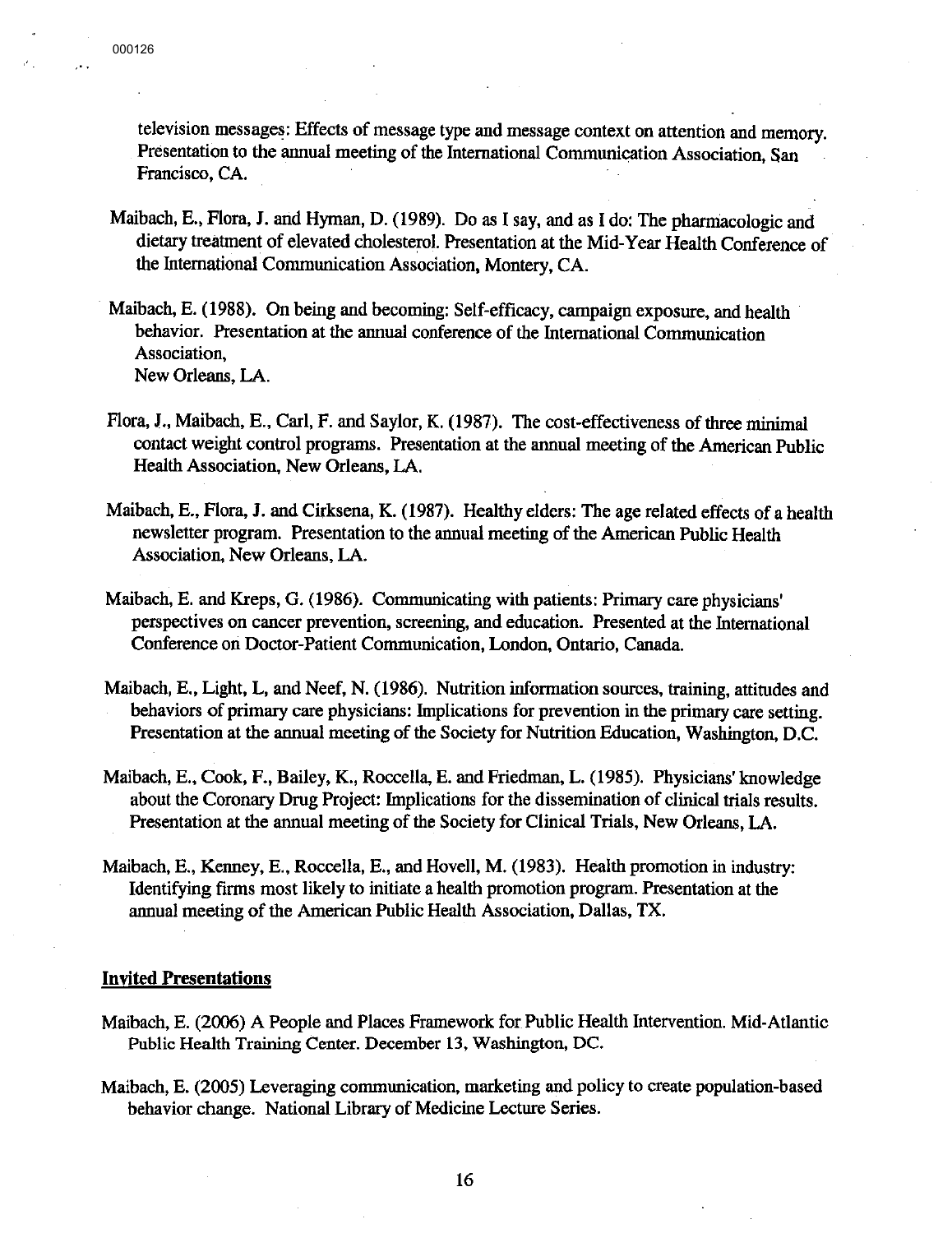- Maibach, E. (2004) Improving dissemination of evidence-based physical activity promotion practices: A marketing perspective. Presentation at the Cooper Institute Conference on Increasing Physical Activity in Populations: Understanding Diffusion and Dissemination. Dallas, TX.
- Maibach, E. (2004) New roles for social marketing. Plenary address at the Obesity and Built Environment Conference, National Institute of Environmental Health Science, Washington, DC.
- Maibach, E. (2004) A design for dissemination: Revolutionizing change through social marketing. Plenary presentation to the America's Health Insurance Plans Annual Tobacco Conference, Miami, Florida.
- Maibach, E. (2004) Using social marketing to promote active living. Keynote speech at the annual meeting of the Illinois Public Health Association, Bloomington, Ill.
- Maibach, E., Downs, J. Hesse, B. & Fischhoff, B. (2004) Transforming public perceptions of cancer. Presentation to the Centers for Excellence in Cancer Communication Research, Madison, **Wl.**
- Maibach, E. (2004) Moving beyond "The Cure:" Creating a mental model of cancer that best serves the interests of the public, patients; and the National Cancer Program. Plenary presentation to the annual meeting of the Public Affairs Network of the NCI-Designated Cancer Centers, Honolulu, HI.
- Basil, M. D. & Maibach, E. (2003). Obesity: BMI versus self-identification effects. Special session for the 2003 Association for Consumer Research Conference, Toronto, CANADA.
- Maibach, E. (2003) Promoting energy balance: The roles of communication, marketing and policy. Presentation to the Institute of Medicine and National Academies of Transportation . Research Board conference on Physical Activity, Health, Transportation and Land Use, Washington, DC.
- Maibach, E. (2003) The roles of communication and social marketing in developing a Pan-Canadian healthy living strategy. Keynote presentation to the Pan-Canadian Healthy Living Strategy Working Group, Ottowa, Canada.
- Maibach, E. (2003) Enhancing CDC's effectiveness: How can marketing help? Presentation to the Centers for Disease Control and Prevention Futures Initiative Leadership Team, Atlanta, GA.
- Maibach, E. (2002) Explicating social marketing: What is it, and what isn't it? Keynote presentation at the UC Davis Charting the Course for Social Marketing meeting, Davis, CA.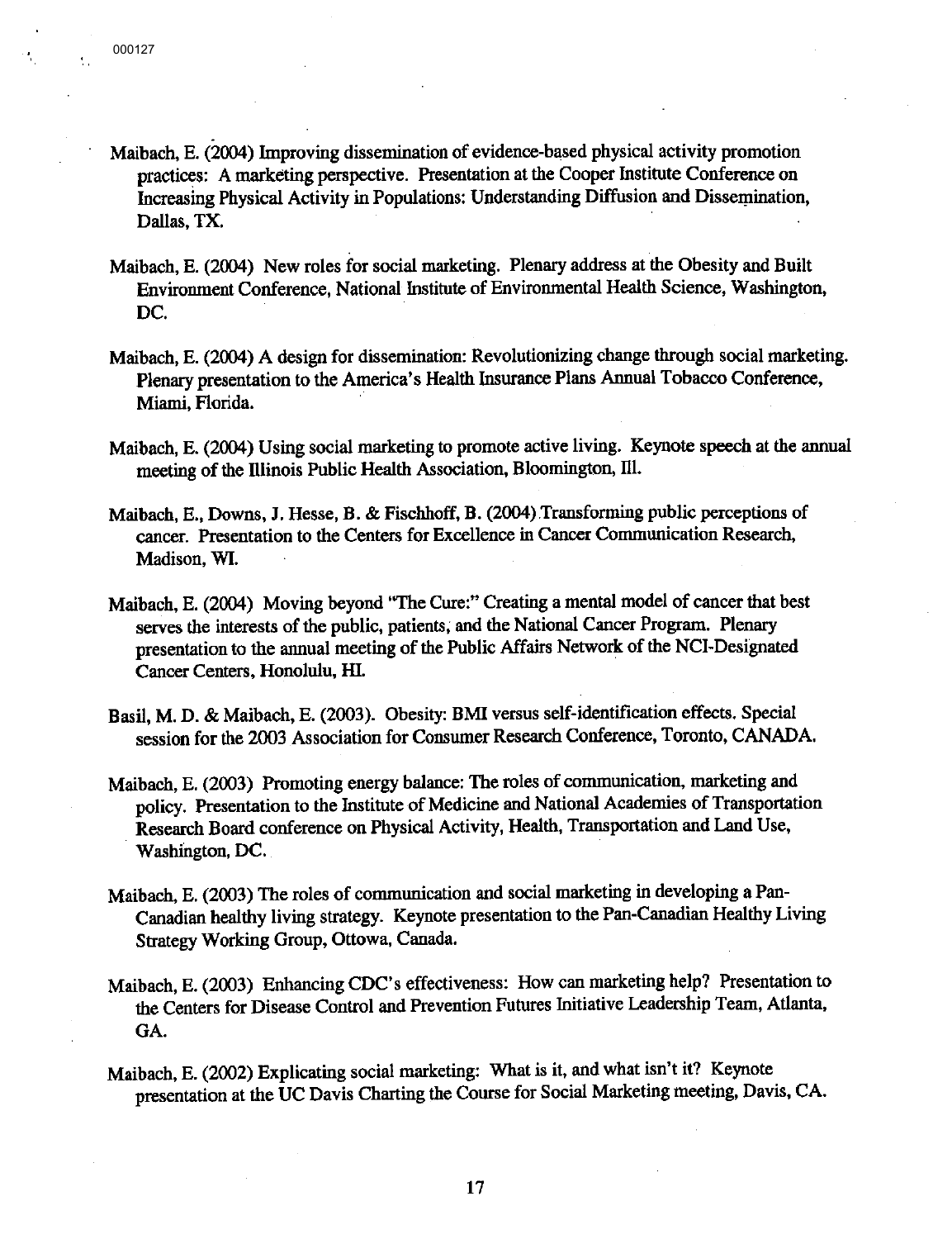- Maibach, E. (2002) Countering anti-vaccine rhetoric in the media and public policy discussions: The US experience. Keynote presentation at the New Zealand Immunisation Conference, Wellington, NZ.
- Maibach, E. (2002) Countering misperceptions about vaccines: The health care providers role. Plenary presentation at the New Zealand Immunisation Conference, Wellington, NZ.
- Maibach, E. (2002) Social marketing: What is it, and what isn't it? Presentation to the Minister and senior management of the Department of Health, New Zealand.
- Maibach, E. (2002) Promoting public awareness through social marketing. Presentation to the Surgeon General's Conference on Osteoporosis, Washington, DC.
- Maibach, E. (2001) Audience segmentation for health communication and social marketing. Presentation to senior planning staff at U.S. Agency for International Development, Washington, DC.
- Maibach, E. (2001) Consumerism in health care: Are consumers listening? Presentation to the Maryland Alliance for Quality Health Care, Columbia, **MD.**
- Maibach, E., Chawla, **P.,** Gowen, **K** & Whitworth, E. (2000) How consumers are adapting to the brave new world of health information. Presentation at Who's in the Driver's Seat: Foundation for Accountability (FACCT)  $4<sup>th</sup>$  annual briefing on health care quality, Washington, DC.
- Maibach, E. (1999) Can we really influence public policy? Six observations about effective advocacy. Presentation at the annual meeting of the Society for Prevention Research, Washington, DC.
- Maibach, E. (1999) Can we really change people's behavior. Presentation given to diverse government, non-profit, and corporate audiences in Sydney, Melbourne, Adelaide, Brisbane, Hobart, and Perth Australia, and Wellington, New Zealand.
- Maibach, E. (1998) Communication strategies for expanding and sustaining immunization programs. Presentation to the biennial Children's Vaccine Initiative conference, World Health Organization, Geneva, Switzerland.
- Maibach, E. (1997) Five lesson from previous public health communication and education campaigns. Presentation to the National Conference on Stroke Education and Treatment, Pentagon City, VA.
- Maibach, E. (1997). Dealing with Communicating Risk. Advisory Committee (to the Secretary of the Department of Health and Human Services) on Blood Safety and Availability, Bethesda, MD.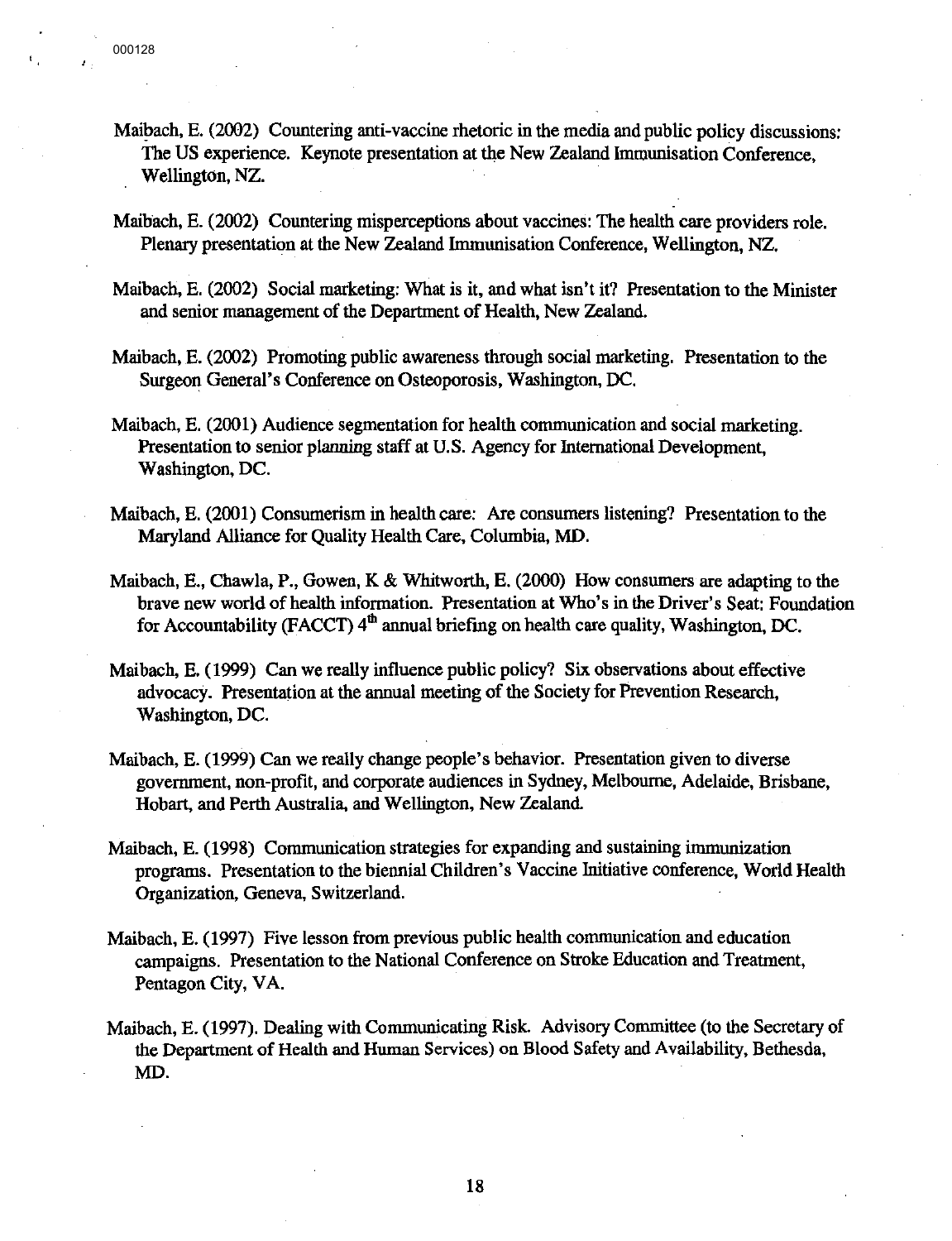- Sutton; S., Andreasen, A., Smith, W., Maibach, E & Lefebvre, C. (1997). Social marketing and food safety education. Changing Strategies, Changing Behavior: What Food Safety Communicators Need to Know (a USDA-, FDA-, CDC-sponsored conference). Washington, D.C.
- Maibach, E. (1996) Lessons for success in public education campaigns. Plenary speech at the National Symposium on Rapid Identification and Treatment of Acute Stroke, Crystal City, VA.
- Maibach, E. & Bratic-Arkin, E. (1996). Targeting the message in social marketing and health communication. Health Care Financing Administration Seminar Series on Social Marketing, Baltimore, MD.
- Maibach, E. (1994). Self-efficacy in resuscitation education. Plenary Speaker and Panel Member at the First International Conference on Pediatric Resuscitation.
- Maibach, E. (1993). Motivating behavior change in contemporary public health: How well are we doing? Emory/Centers for Disease Control Behavioral Science Lecture Series.
- Maibach, E. (1993). Social cognitive theory and STD/HIV prevention. Division of STD/HIV. Centers for Disease Control.
- Maibach, E. (1991). Social cognitive theory as a model for effective health information campaigns. Department of Health Services, University of Washington School of Public Health.
- Maibach, E. (1990). Testing social cognitive theory with the development of AIDS prevention media. National AIDS Information and Education Program, U.S. Centers for Disease Control.
- Maibach, E. (1989). Social learning theory: Implications for the development of health promotion campaigns. School of Public Health, University of California at Berkeley.
- Maibach, E. (1989). The use of behavioral theory for worksite health promotion. Department of Health Education, San Francisco State University.
- Maibach, E. (1985). State-of-the-art cancer treatment information: The NCfs **PDQ** system. Hong Kong College of General Practitioners, Hong Kong
- Maibach, E. (1985). Computers as communication media: Reaching physicians with computer mediated information. Annenberg School of Communication, University of Southern California.

## **Other Professional Publications**

Hersey, J., Keegan, C., Wheaton, K., Dickersin, K., Maibach, E., Ward, J. & Englehart, S. (1992).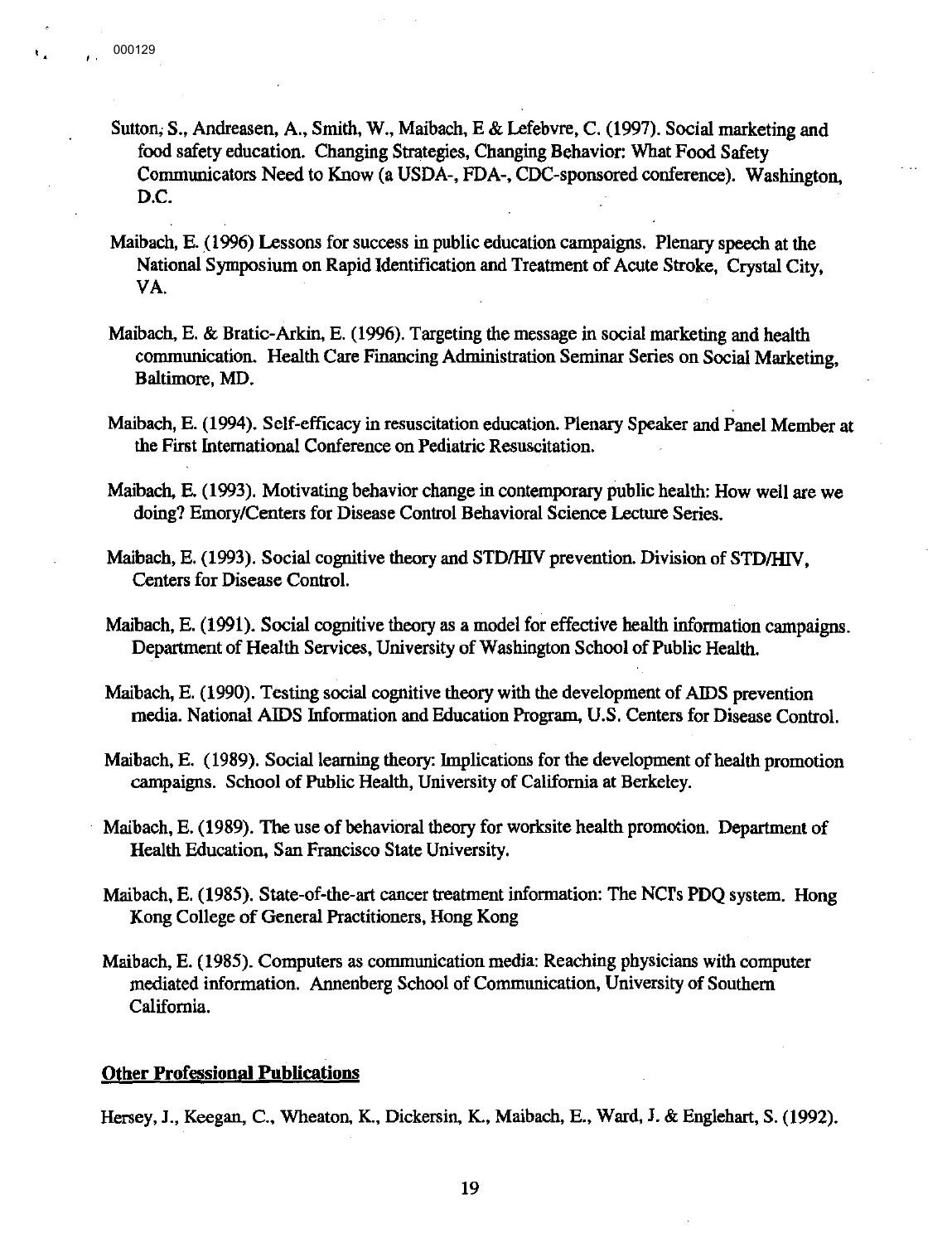Communicating medical findings: Evaluation of reporting mechansims used for NHANES III participants. Report prepared for National Center for Health Statistics, Centers for Disease Control.

Maibach, E. (1991). Social marketing for the environment: Using information campaigns to promote environmental awareness and behavior change. Unpublished manuscript prepared for U.S. Agency for International Development.

Maibach, E. (1991) The social marketing approach: Using public health perspectives, communication

research and marketing to sell preventive skin care. Cosmetics & Toiletries. 106:39-40.

- Carl, F., Maibach, E. and Flora, J. (1987). Exercise with others. In The Stanford Health and Exercise Handbook. Stanford, CA: The Stanford Alumni Association.
- Campbell, D., Marciniak, T. and Maibach, E. (1987). Cancer information through PDQ/MUMPS. MUMPS Users Group Quarterly. Winter.
- Kreps, G., Maibach, E., Naughton, D., Day, S. and Annett, D. (1986). PDQ usage: hnplications for evaluation. In Levy, A., and Williams, B. (eds) Proceedings of the American Association of Medical Systems and Informatics Congress 86, Washington: AAMSI, pg. 71-5.
- Mackintosh, D., Maibach, E. and Bass, F. (1986): Interactive Computer Training for Health Professionals: The Case of the Promising Prototype. Unpublished background paper for the Communication Technologies in Health Promotion Conference, National Cancer Institute.
- McDonald, M., Maibach, E. and Gigliotti, L. (1986). Health Promotion Communication Technologies: A Synopsis of NCfs Communication Technologies in Health Promotion Conference. Unpublished manuscript: National Cancer Institute.
- Maibach, E., Gigliotti, L. and Block, G. (1986). Report on the Post's cancer prevention survey. Saturday Evening Post March: 67-8.
- Mackintosh, D., Maibach, E., and Gold, R. (1985). The exploding field of software for health education. Software in Health Care, October: 40-50.

Stein, J., Maibach, E., Gigliotti, L. and Kean, T. (1985): Evaluation of the NCI's Cancer Information System.

Unpublished manuscript. National Cancer Institute.

Sondik, E. and Maibach, E. (1984). PDQ evaluation. Proceedings of the 8th Annual Symposium on

Computer Applications in Medical Care, Washington, D.C., pg. 368-71.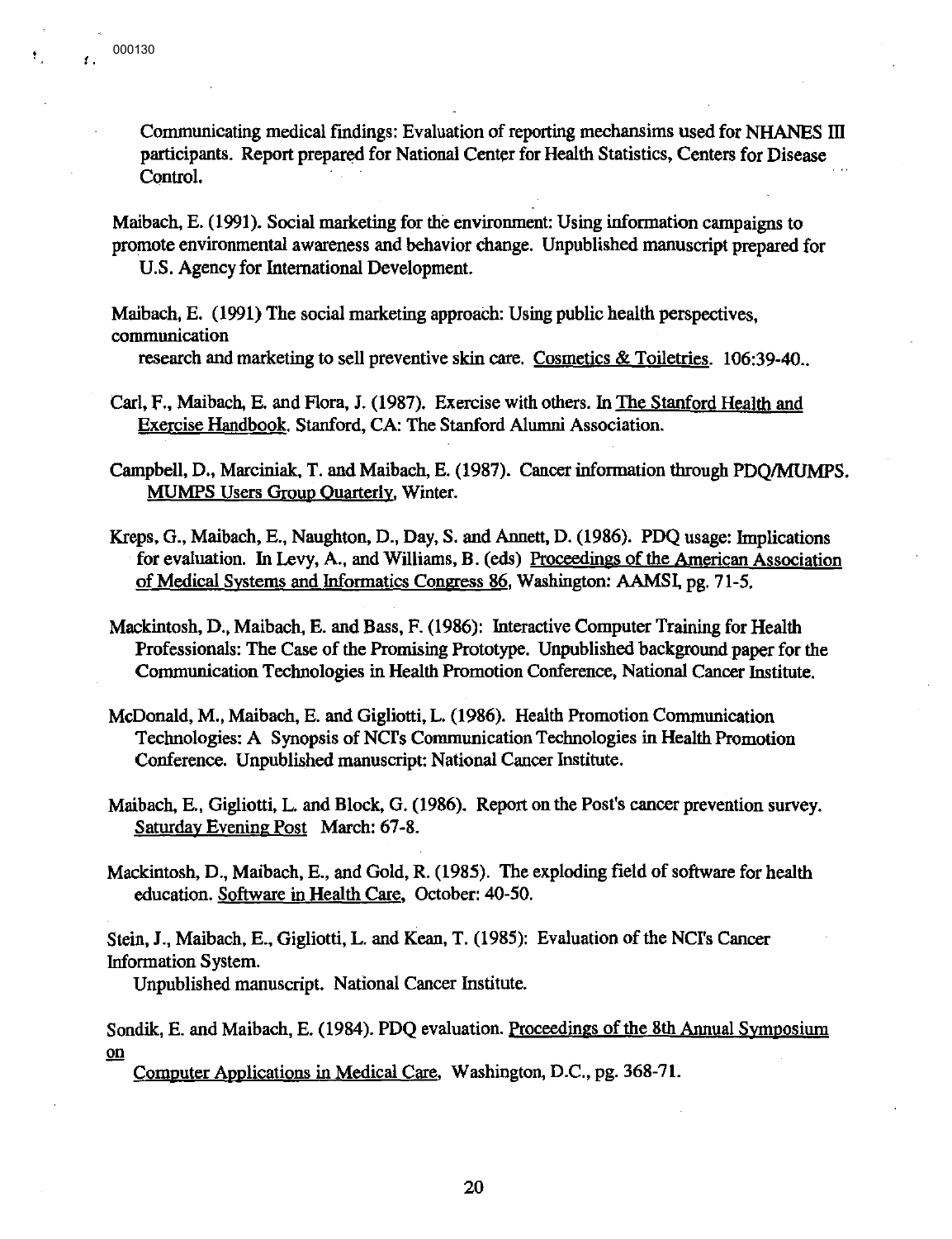Maibach, E. (1984). Book review: Managing health promotion in the workplace (Parkinson, **R.).**  In

Patient Education and Counseling 6(3):141-42.

Kenney, E., Maibach, E., Roccella, E., and Hovell, **M.** (1983). Prevalence and Associated Characteristics

of Worksite Health Promotion Programs: A National Survey. Unpublished manuscript: Office of Prevention, Education and Control, National Heart, Lung and Blood Institute.

# **Other Professional Activities**

Peer-Review Journals:

- Founding Supervising Editor-in-Chief (2006 to date) Cases in Public Health Communication & Marketing.
- Guest Editor (2006-2007)-American Journal of Preventive Medicine-Special issue on CDC's VERB campaign
- Guest Scientific Editor  $(1999)$  Journal of the National Cancer Institute Special issue on caner **risk** communication

Editorial Board (1995 - date) - Journal of Health Communication

Editoral Board (1992 - 2001) - Health Communication.

Reviewer (1999- date)-American Journal of Preventive Medicine

Reviewer (1996 - date) - American Journal of Public Health

Reviewer (1994- date) - Health Psychology

Reviewer (1992- 2006) -American Journal of Health Promotion

Reviewer (1991 - 1993) - **AIDS.** 

Reviewer (1992) - Risk: Issues in Health and Safety

## **Advisory Board Participation**

Member, "5-2-1-Almost None" Campaign to Promote Child Health in Delaware (2006-2007) Nemours Health & Prevention Services, Newark, DE.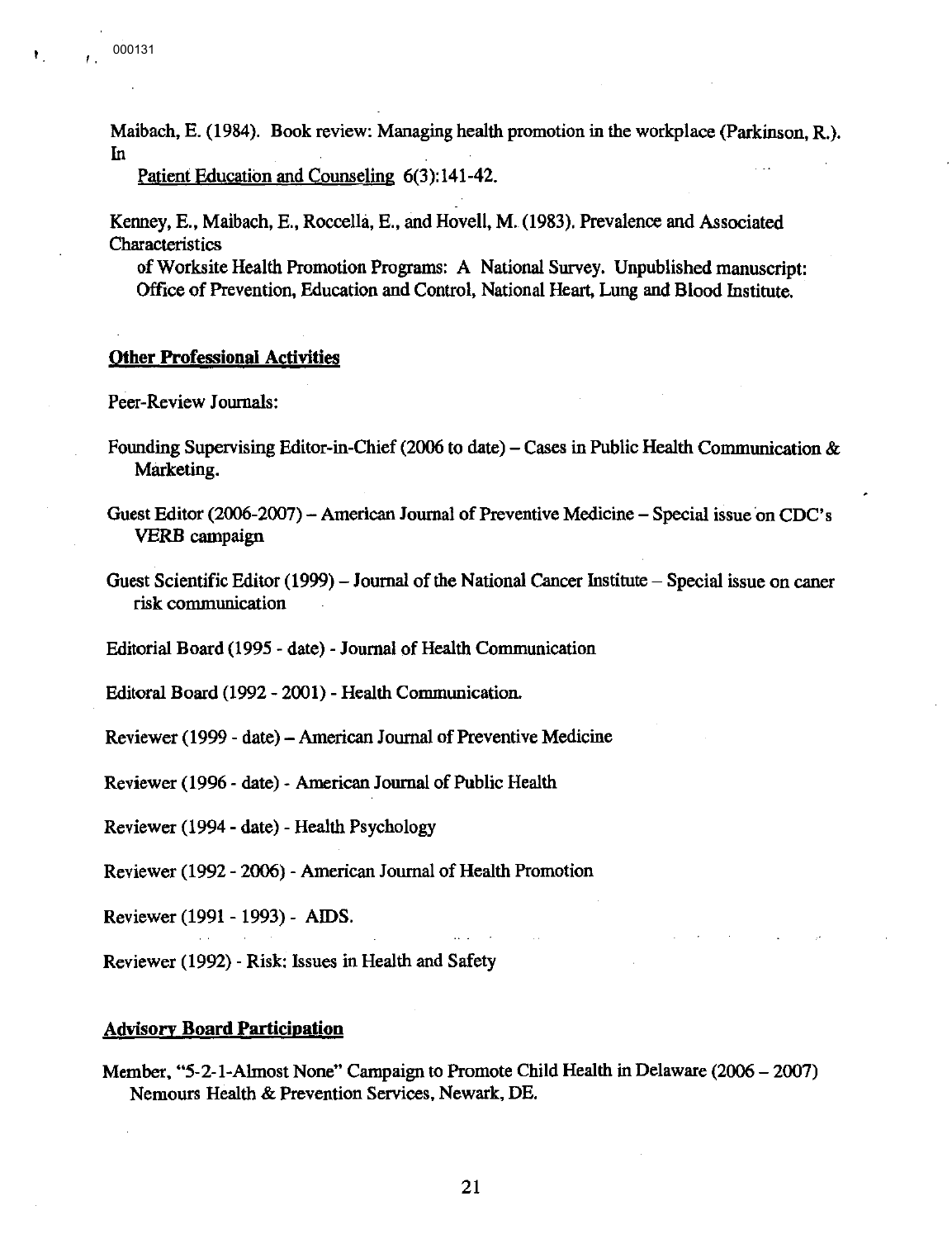$\mathbf{I}$ 

- Member, National Research Council Governing Board Review Committee on Communications Strategy(2004- 2005). The National Academies, Washington, DC.
- Member, Communication Opportunities Leadership Team (COLT) (2000-2001), National Cancer Institute, Bethesda, MD
- Founding Member, Steering Committee (1998-2000) Social Marketing Institute, Washington, DC.
- Participant (1996) Expert Working Group on Behavioral Science in Cancer Control, Division of Cancer Prevention and Control, National Cancer Institute.

Member (1995) - Expert Panel on Awareness and Behavior Change, American Heart Association.

Advisory Council Member (1991-1992) - National *5* a Day Campaign, National Cancer Institute.

## **NIH Study Section Participation**

Ad Hoc Member (2007) – NCI SBIR grant review panel.

Ad Hoc Member (2006) – NIH dissemination research grant review panel.

Ad Hoc Member (1995) - AIDS Study Section, National Institute of Mental Health

Ad Hoc Member (1991) - Human Development and Aging Study Section, National Institutes of Health.

## **Prefessional Association Activities**

Co-Chair (1998)- Innovations in Social Marketing Conference

Paper Reader (1991-1996) - Public Health Education Section, American Public Health Association

Paper Reader (1991 - 1993) - Health Communication Division, International Communication Association

- Vice President (1986) · Communication and Computer Applications in Public Health (CCAPH), a Special Interest Group of the American Public Health Association.
- Editor (1985-86) Newsletter of the Communication and Computer Applications in Public Health Special Interest Group, APHA.
- Software Reviewer (1985-86) AAMSI NEWS Newsletter of the American Association of Medical Systems and Informatics.